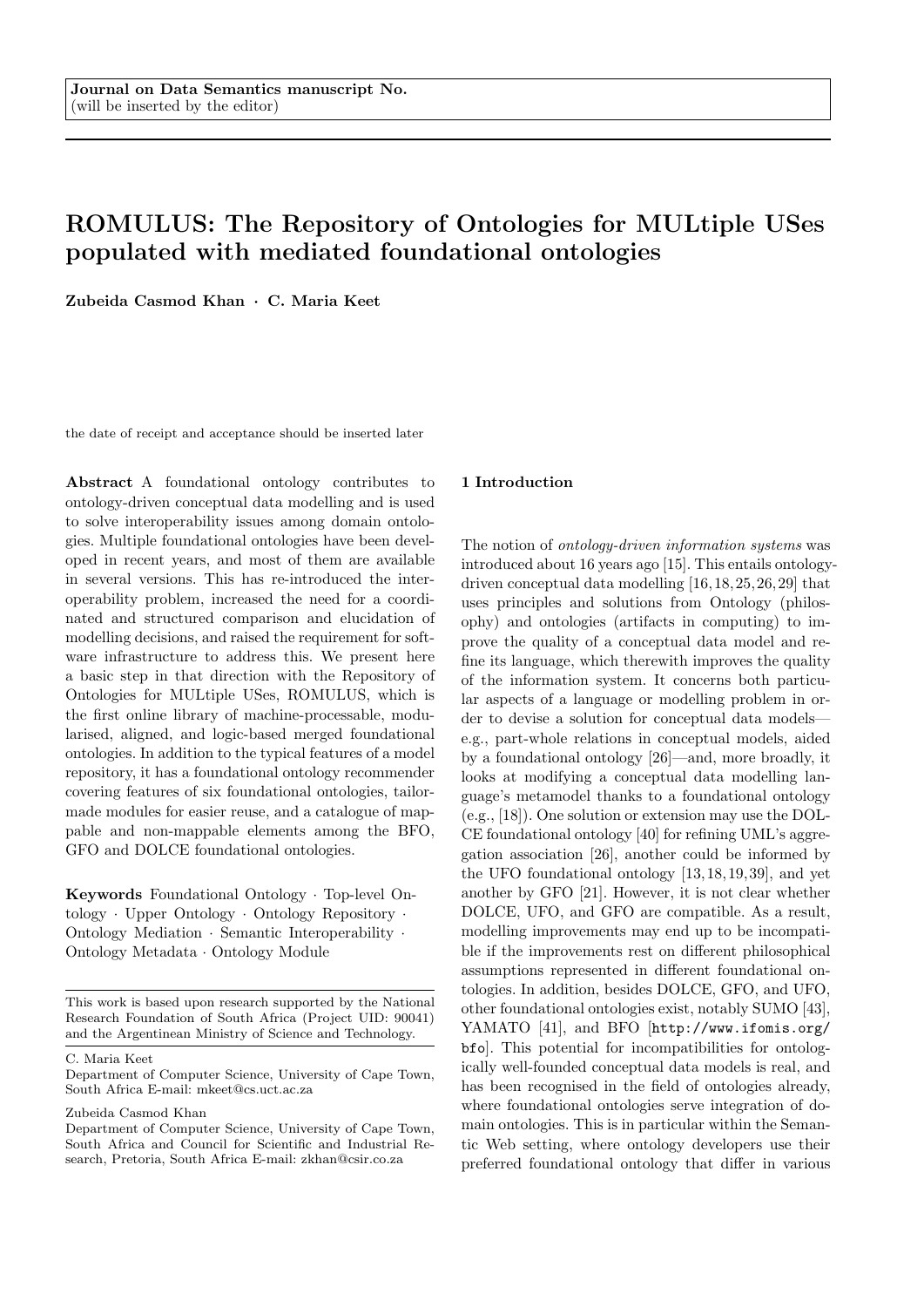aspects and because of that exhibit a semantic interoperability problem for domain ontologies.

A hypothetical solution to such semantic issues has been proposed in 2003 as the "WonderWeb Foundational Ontologies Library" (WFOL), with the aim that one should be able to commit to different but systematically related (modules of) foundational ontologies [40]. Such as library never materialised, however, due to theoretical and implementation limitations. The main theoretical hurdle was to conduct deep content comparisons between the foundational ontologies to create the data for such a library, including the mediation between foundational ontologies. Some theoretical advances have been made in general comparisons [30] and rigorous foundational ontology alignment and mapping  $[31, 32, 45, 46]$ , i.e., now there is data to fill such a WFOL. The implementation hurdles were primarily due to the absence of a common representation language, and there was scant stable software infrastructure for ontologies. Thanks to technological advances in the meantime, the solvability of the implementation issues is within reach, but it has not yet been realised. The creation of a software-based foundational ontology repository is a necessary first step to both make accessible such theoretical results and to facilitate further investigation, hence, facilitate the management of the issues. This can serve as a one-stop shop for foundational ontologies and therewith foster coordinated, or at least interchangeable, ontology-driven conceptual data modelling with broadly usable results and enable examination of interchangeability of a foundational ontology that is mapped to a domain ontology.

We aim to solve the shortcomings through the creation of the first online library of machine-processable, aligned, merged, and modularised foundational ontologies: the Repository of Ontologies for MULtiple USes ROMULUS. ROMULUS not only has features typical of Open Ontology Repositories [2], such as browsing the ontology, but, moreover,  $i$ ) it incorporates a new web-based version of the extended foundational ontology recommender ONSET  $[30]$ ,  $ii)$  it contains the included foundational ontologies' OWLized version and we developed a set of carefully crafted modules thereof to facilitate use and reuse,  $iii)$  it contains both the logicbased pairwise alignments of DOLCE, BFO, and GFO, as well as a catalogue of individual alignments that are not mappable due to other axioms,  $iv$  if one changes one's mind on the selected foundational ontology, one can automatically 'swap' it among DOLCE, BFO, and  $GFO$ , and  $v$ ) it uses standardised metadata and refines and extends it considerably with metadata for mediation and modules. ROMULUS is online at http://www. thezfiles.co.za/ROMULUS/ since December 2012.

In the remainder of the paper, we first describe motivating examples for ontology-driven conceptual data models that avail of foundational ontologies in Section 2.1 and the theory for achieving semantic interoperability in Section 2.2. An overview of the design and features of ROMULUS are presented in Section 3, while modularisation of the foundational ontologies is dealt with in a separate section (Section 4), as it has not been described in previous works about ROMULUS (unlike some of the other features [30–32]). The new, extended, metadata model developed for the ontology library is described afterwards in Section 5. The functionality of ROMULUS is compared with other ontology repositories in Section 6. We discuss ROMULUS and the relevance of the library for ontology-driven conceptual data modelling in Section 7, and conclude in Section 8.

# 2 Semantic interoperability with foundational ontologies

We first illustrate some issues in ontology-driven conceptual data modelling due to the lack of semantic operability, and subsequently how, in the general case, it has been achieved among the foundational ontologies. This, together with the software infrastructure, can solve the issues described, which we shall return to in Section 7.3.

# 2.1 Motivating examples for a foundational ontology repository

We provide two motivating examples from the viewpoint of ontology-driven conceptual data modelling, which leads toward the need for a foundational ontology library. The purpose of the examples is not to examine and argue for 'the best' way for modelling some aspect of a universe of discourse, but the aim is to illustrate and describe  $i$ ) the consequences of a modelling choice, ii) the need for systematically related elements of foundational ontologies, and iii) that a foundational ontology library does assist with this.

Example 1 Consider the conceptual data model language element class in UML and entity type in EER or ORM, and its attribute (in UML and EER) or value type (ORM). We wish to link them to their respective ontological version of it in a foundational ontology to make the modelling language more precise, explicate the underlying principles, and foster the development of good quality conceptual models.

A foundational ontology's counterpart to UML class may be a type of Particular (individual) or Universal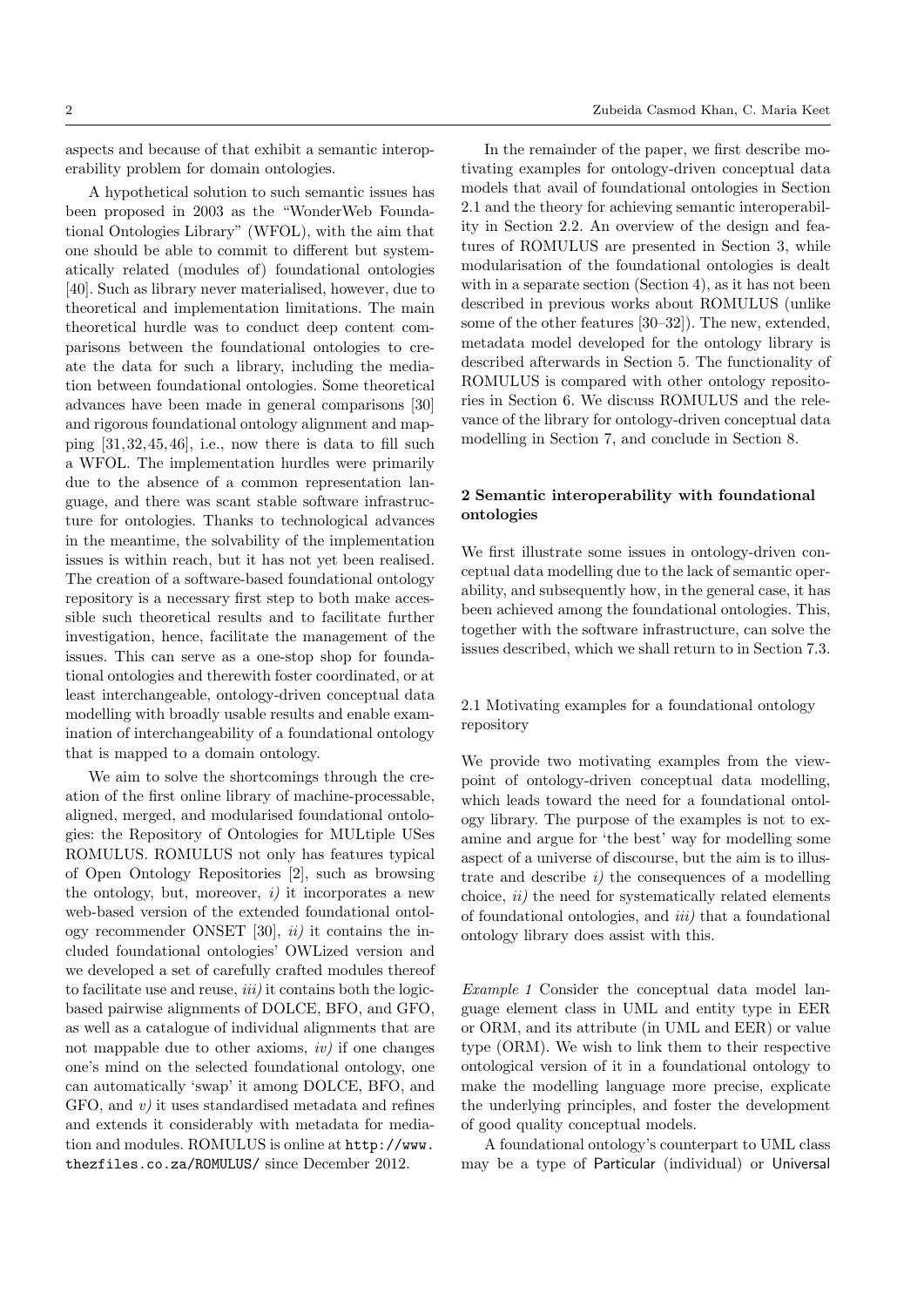('type'). Let us consider several of the foundational ontologies. DOLCE has (categories of) entities subsumed by Particular, such as Endurant (an entity wholly present at a time), Process (entity unfolding in time), Amount of Matter (stuff, like water and gold), and Quality (the ontological version of an attribute) [40]. BFO [http: //ifomis.uni-saarland.de/bfo/] is an ontology of universals with similar entities; e.g., Independent Continuant (alike dolce:Endurant), Process (alike dolce:Perdurant), and also a Quality. UFO [18] and GFO [21] include both particulars (individuals) and universals; they contain, e.g., gfo:Presential  $\sqsubseteq$  gfo:Particular, which is alike dolce: Endurant, and ufo: Quality  $\sqsubseteq$  ufo: Individual.

Which foundational ontology entity should one choose to align class/entity type or attribute/value type to, and does the choice matter? It can, and it does. For instance, take trying to map 'attribute': ufo:Quality  $\sqsubseteq$ ufo:Moment [18], but GFO's Property, which is similar in idea, is subsumed by gfo:Individual that does not have anything to do with moments. dolce:Quality is also not in agreement with ufo:Quality, for ufo:Moment would have a subsumption alignment with dolce: Perdurant, but dolce:Perdurant  $\sqsubseteq$   $\neg$ dolce:Quality. Put differently, similar ideas, and even the same terms, turn out to be quite distinct ontologically after all. Aligning a conceptual modelling language to a foundational ontology makes explicit the underlying assumptions about those graphical elements: e.g., mapping UML's Attribute to gfo:Property cf ufo:Quality cf dolce:Quality is essentially disagreeing as to what attributes really are!  $\diamond$ 

Example 2 A different issue that can arise concerns the coverage of the foundational ontology, i.e., which entities are in its vocabulary and, hence, which can exist, and, following from that, which ones can be modelled in a conceptual data model. Let us take as example  $GFO's$  Mass\_entity = Amount\_of\_substrate (like water, gold) and DOLCE's Amount of Matter for particulars, which convey a similar notion as Guizzardi's "stuff universal" for which he proposed a stereotype  $\ll$  quantity $\gg$ that is deemed a sortal that, in turn, is a universal in [17] that is associated with UFO. However, UFO does not have anything about amounts of matter in its signature, and nor does BFO. Put differently, and pedantically: stuff does not exist according to UFO and BFO, so we cannot identify and model it. This results in a situation where aligning UML to DOLCE or GFO permits a modeller to create a stereotype for such entities and relate them with, say, subQuantityOf [26, 17] to model, e.g., food ingredients, but not when UML would be linked to UFO or BFO.

These examples may seem confusing, because one does not readily have an overview at hand of each of

the foundational ontologies' content and structure i.e., it would be useful if there were one, and we will address this in Section 7.3. For some alignments between the foundational ontology and the conceptual modelling language, it may not matter which foundational ontology is chosen because not all its entities are used in such an alignment. However, one can know this for sure only when there is insight in the systematically assessed mappings between the entities in the foundational ontologies. DOLCE's and GFO's notion of amounts of matter, mentioned above, are comparable not only in isolation but also when taking into account the structure of the ontology [31]. We also saw that not all foundational ontologies have the same coverage (Example 2). Instead of the one-off examples described here, what is needed is a systematised way of carrying out such an analysis and, for it to be of computational use, have an easy way to store and access the outcome of such mappings between entities in foundational ontologies.

## 2.2 Achieving the semantic interoperability

Foundational ontologies contain categories to describe concepts that are common among all domains. As such, it enables semantic interoperability between domain ontologies which are linked to them. However, because there are many foundational ontologies, conceptual modellers, as well as domain ontology developers, end up using their preferred foundational ontology, so that this semantic interoperability issue still exists.

To solve this issue with a library of linked foundational ontologies, theoretical research concerning ontology mediation among foundational ontologies is required. To achieve this, DOLCE, BFO, and GFO were selected, and studied in detail to identify similarities and differences of the structure, organisation and representation of entities among them. There are common aspects among the ontologies, such as each of them containing both 3D (wholly present) and 4D (those unfolding in time) entities, GFO contains both universal and individual entities which aligns with DO- LCE's particular entities and BFO's universal entities. The organisation and representation of the entities, in general, differ in each foundational ontology and in some cases, entities that appear to be similar fall in incompatible classes of the ontologies.

For interchangeability, it is necessary to perform alignment among the foundational ontologies. Several tools were used for alignment, which resulted in only a few correct alignments due to the philosophical nature of foundational ontologies. The ontologies were then manually aligned resulting in 85 alignments among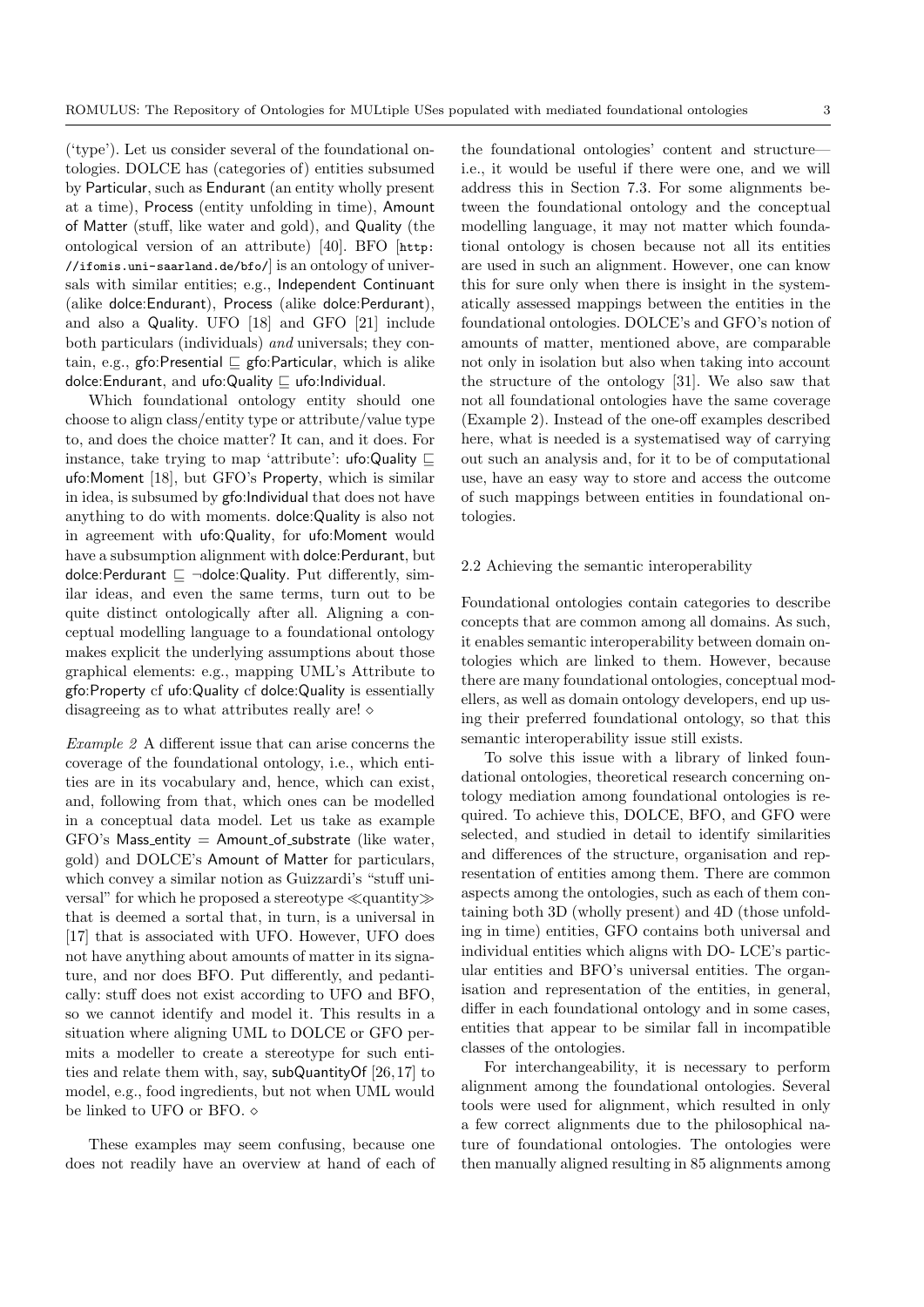DOLCE, BFO, GFO and their variants (GFO-Basic, DOLCE's Spatial Relation module, etc.).

Ontology mapping uses these alignments to create correspondences among the ontology files to use in practice. There were a total of 43 successful mappings created for the ontologies. An example of an alignment resulting in a successful mapping is that among dolce:Endurant, bfo:IndependentContinuant, and GFO:Presential. Some alignments could not be mapped due to logical inconsistencies among the ontologies. An example of an alignment that could not be mapped is dolce:temporal-region, bfo:Temporal-Region, and gfo:Temporal region that were incompatible because of their disjointness relations with other entities. A detailed analysis concerning the comparison, and mediation of the foundational ontologies is provided elsewhere [31].

Addressing the need for a systematic investigation into possible alignments and mappings to foster the possibility that the various extensions to conceptual data modelling languages are practically compatible, is only the first step. We also need ways to at least quickly check for this, and, where relevant for the application scenario, switch between foundational ontologies where possible. While this could be carried out and maintained on paper, software-based mapped ontologies where the mappings are at least guaranteed not to lead to any inconsistencies will greatly simplify this process. Such software could then feed into a softwarebased content negotiation method. Likewise, a catalogue of entities that cannot be mapped serves as an easy online reference of incompatibilities and as points for further investigation by ontologists.

# 3 Overview of ROMULUS

To meet the generic requirement for creating a foundational ontology repository, we have developed a webbased software system, called the Repository of Ontologies for MULtiple USes (ROMULUS), so that modellers can publicly access and benefit from all the functionalities of the repository. We describe the requirements, design, and features of ROMULUS in this section.

Before the actual design, requirements were formulated specifically for ROMULUS. The functional requirements are briefly described, of which the first three are adapted from the original "WonderWeb Foundational Ontology Library" (WFOL) proposal in [40]. The library must provide a high-level view of the foundational ontologies with only the most general entities common to all implemented foundational ontologies, it must provide a comparison of implemented foundational ontologies, and ontology metadata must be

available [40]. In addition, to serve interoperability and interchangeability, basic ontology mediation must be present, including alignment, mapping, and merging of the foundational ontologies. To facilitate usability, the foundational ontologies in the repository must be modularised, there must be easy and effective online ontology browsing, renderings in human-readable views of each foundational ontology module must be available, and there must be an ontology download facility.

In order to enhance semantic interoperability with foundational ontologies, a Semantic Web language is needed, therefore we use the OWL ontology language which is machine-interpretable and used in Semantic Web applications. While the FOL versions of the ontologies are more expressive and accurate, these versions cannot be practically used in Semantic Web applications. Furthermore, ontology developers more commonly use the OWL versions of the foundational ontologies and not the FOL versions in such applications. We would have liked to use the Distributed Ontology Language (DOL) meta-language [42] to assist with achieving semantic interoperability, but it is still being standardised by the Object Management Group (OMG).

We describe the front-end and back-end features (Section 3.1), the access to ontology mediation data (Section 3.2), the updated ontology recommender (Section 3.3), and the ontology interchangeability tool (Section 3.4) in this section.

# 3.1 Front-end and back-end features

The modular design of the interface of the foundational ontology library is met through different tabs in the user interface of the repository. WebProtégé [48] is used for an online ontology browsing library, which requires a tomcat server to function. Similar to the ontology browsing library, WebProtégé is also used also to provide easy access to all the mappings and the merged ontologies. Separate HTML pages are available with tables and lists containing the comparison of foundational ontologies for the different categories of criteria<sup>1</sup>. Further pages are accessible that contain the user-readable version of the alignments of the ontologies and their metadata. The SWAT Natural Language tool [51] was used to generate the HTML pages of the verbalisation of the axioms in each ontology, and the Protégé-generated description logic axioms of each ontology are available in pdf format. There is a Community page in ROMU-LUS, that is integrated with the Ontohub repository

<sup>1</sup> There is a page for each of the criteria—ontological commitments, representation languages, software engineering properties, subject domains and applications—within the comparison area of the web interface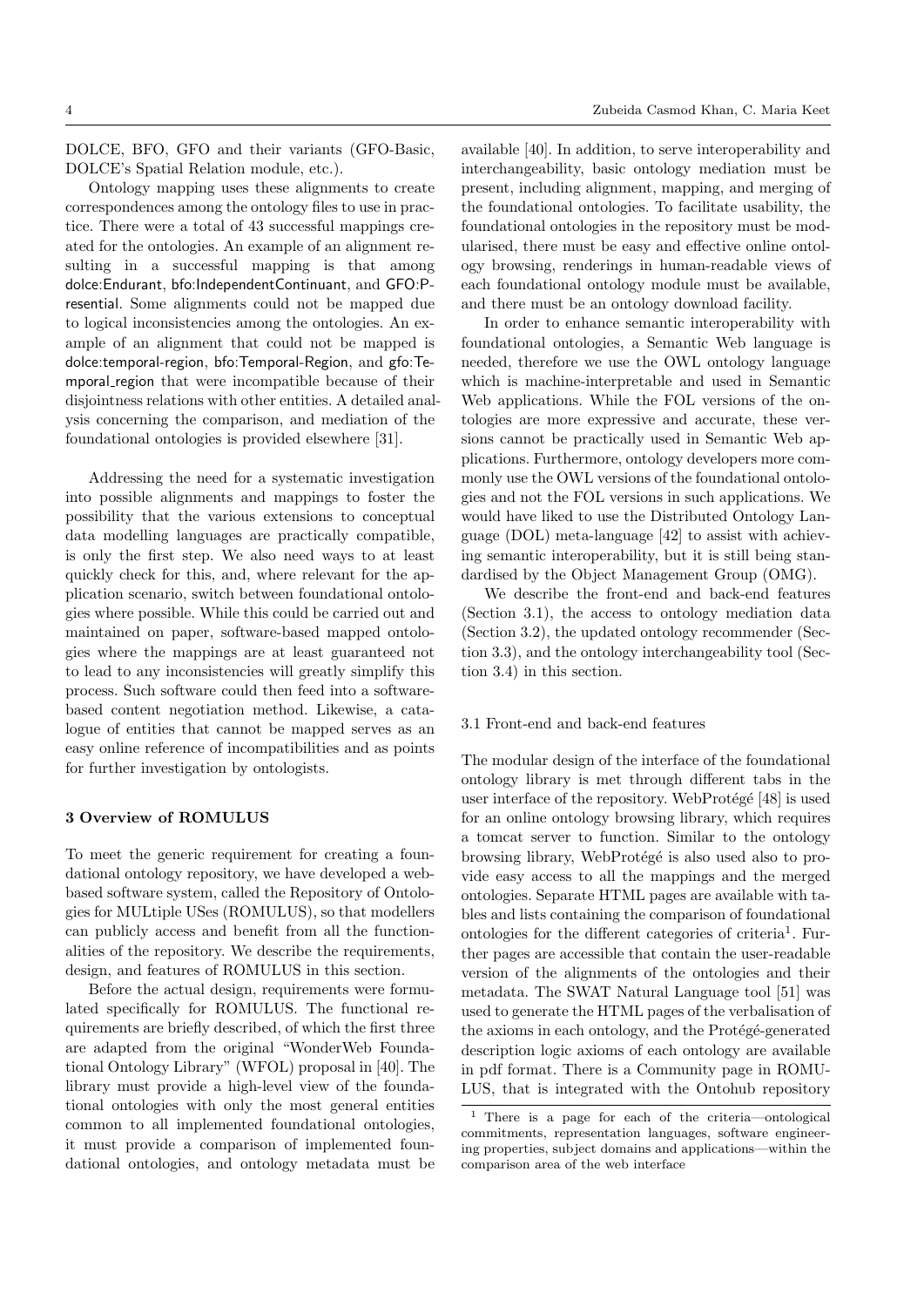

Fig. 1 The interaction of ROMULUS's components.

[37] whereby users are able to upload their own foundational ontology mappings which will then be validated by us and included in the repository, if correctly defined. ROMULUS's alignments and mappings are stored in a database and can be accessed from ROMULUS's foundational ontology interchangeability page for browsing (in HTML format) and querying. Several pages are dedicated to searching for information, such as the mappings and metadata (elaborated on below).

From an implementation viewpoint, the three principal components of ROMULUS are the web server, tomcat server, and a relational database. The PHPbased web server is used to execute the PHP scripts, the tomcat server is used to execute JSP pages, and the MySQL database is used to store all the data. The interaction of the components in ROMULUS is shown in Fig. 1.

### 3.2 Access to ontology mediation data

ROMULUS contains many resources to enable mediation between foundational ontologies. Its alignments are specifications of correspondences between entities, and are independent of the actual ontology file. Based on these alignments, there are mappings between foundational ontologies. Mappings differ from alignments in that they are the correspondences between entities, and occur in the ontologies themselves such that the ontology remains consistent and has no undesirable deductions. Details of the ontology mediation can be found in

[31, 32], and all the alignments, mappings, and descriptions of inconsistencies are contained in the database, which are rendered as HTML tables in the repository.

Fig. 2 shows a screenshot of a part of the metadata for the alignments between BFO and GFO in ROMU-LUS. Users are also able to search the alignments and mappings; an example is displayed in Fig. 3: the selection is made to examine BFO and GFO (top, left-hand side), and to retrieve only those mediations that have been obtained automatically with LogMap (top-righthand side), and the results are shown in the figure in the bottom-half.

The mappings and merged ontologies may also be viewed online using WebProtégé. Many alignments cannot be mapped since logical inconsistencies arise between entities that seem to be well-matched on the surface and when considered in isolation. Each logical inconsistency for an alignment that is not mappable is presented together with a human-readable explanation in ROMULUS.

#### 3.3 Online foundational ontology selection

While it is a lofty goal to have a situation that it ought not to matter which foundational ontology is taken for a task, the state of the art is not there yet and will not be in the foreseeable future. To this end, ROMULUS has an integrated ontology recommender tool to aid the process of foundational ontology selection. The ONtology Selection and Explanation Tool (ONSET) [30] as-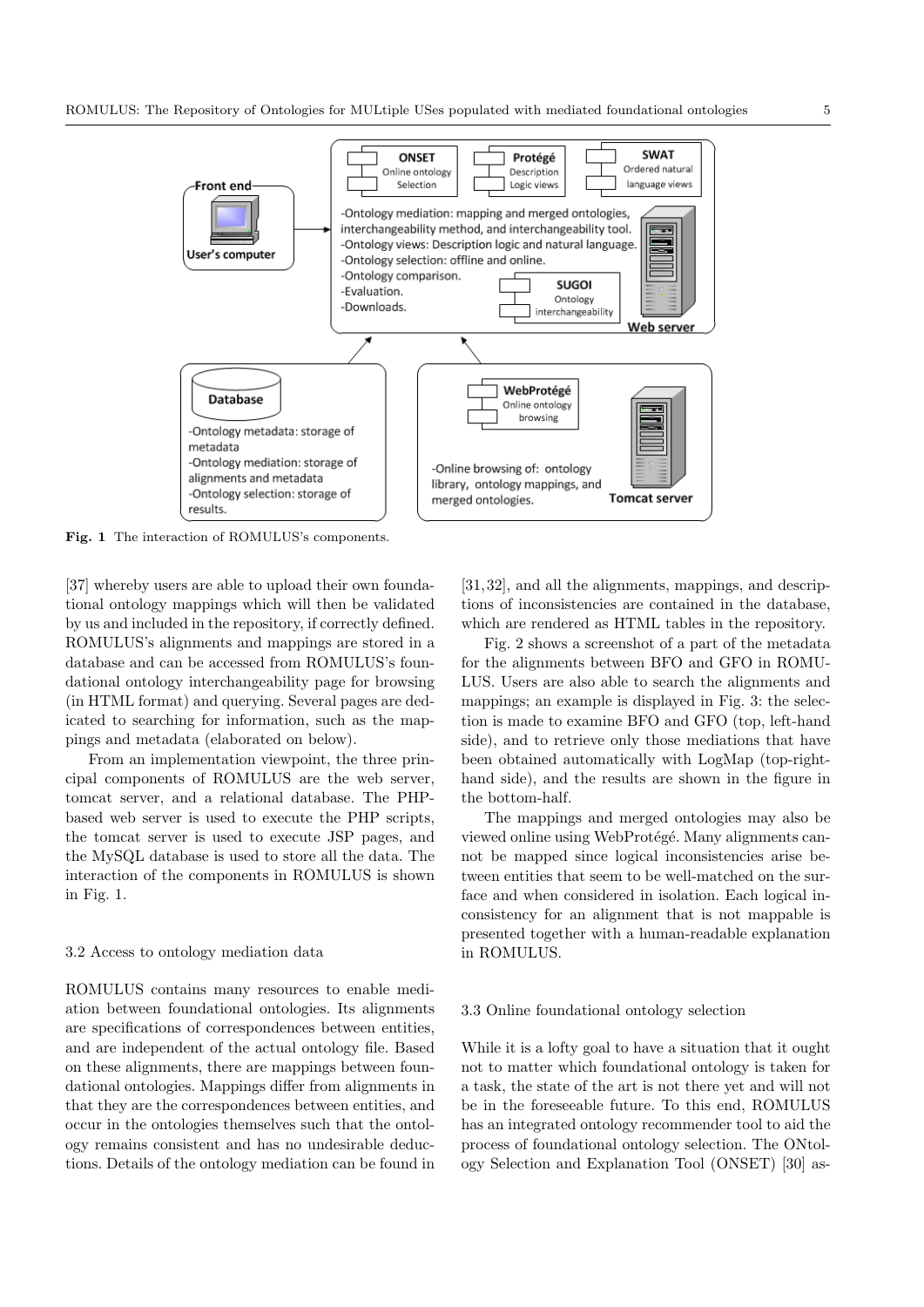#### Metadata for alignments between BFO and GFO

|    | <b>Entity URI</b>                                            | <b>Relation</b> | <b>Entity URI</b>                                            | <b>Mappable</b> | <b>Mediation</b><br>Inconsistency                                                                                                                                                                                                                                                                     | <b>Mediation</b><br><b>Date</b> | <b>Mediation</b><br>Method | Mediation<br><b>Tool</b>                                                                                             | Creator                           |
|----|--------------------------------------------------------------|-----------------|--------------------------------------------------------------|-----------------|-------------------------------------------------------------------------------------------------------------------------------------------------------------------------------------------------------------------------------------------------------------------------------------------------------|---------------------------------|----------------------------|----------------------------------------------------------------------------------------------------------------------|-----------------------------------|
| 1. | http://www.ifomis.org<br>/bfo/1.1#Entity                     | Equivalence     | http://www.onto-med.de<br>/ontologies/gfo.owl#Entity         | Yes             |                                                                                                                                                                                                                                                                                                       | 2012-11-21                      | Automatic                  | $YAM++V1.0.$<br><b>PROMPT</b><br>V3.0.<br>Optima<br>V3.0.<br>LogMap<br>V2.0.<br>HotMatch<br>V1.0.<br>Hertuda<br>V1.0 | Zubeida Khan:<br>zkhan@csir.co.za |
| 2. | http://www.ifomis.org/bfo/1.1<br>/snap#IndependentContinuant | Equivalence     | http://www.onto-med.de<br>/ontologies<br>/gfo.owl#Presential | Yes             |                                                                                                                                                                                                                                                                                                       | 2012-11-21                      | Manual                     |                                                                                                                      | Zubeida Khan:<br>zkhan@csir.co.za |
| 3. | http://www.ifomis.org/bfo/1.1<br>/snap#DependentContinuant   | Equivalence     | http://www.onto-med.de<br>/ontologies<br>/gfo.owl#Dependent  | <b>No</b>       | GFO's Entity is<br>equivalent to its Item or<br>Set. GFO's Category is a<br>subclass of Item, GFO's<br>Category is disjoint to<br>its Individual, GFO's<br>Dependent is a<br>subclass of Individual.<br><b>GFO's Entity is</b><br>equivalent to BFO's<br>Entity. BFO's Entity is<br>equivalent to its | 2012-11-21                      | Manual                     | LogMap<br>V <sub>2.0</sub>                                                                                           | Zubeida Khan:<br>zkhan@csir.co.za |

Fig. 2 Example of metadata of ontologies and some values for the alignments between BFO and GFO.

| Ontologies involved in mediation            |                          |                                                                                                                   |                      | Entities involved in mediation    |                                                         | Properties of mediation                                                                             |  |  |
|---------------------------------------------|--------------------------|-------------------------------------------------------------------------------------------------------------------|----------------------|-----------------------------------|---------------------------------------------------------|-----------------------------------------------------------------------------------------------------|--|--|
| Contology 1 Name                            |                          |                                                                                                                   | <b>Entity 1 Name</b> |                                   |                                                         | Mediation relation ©Equivalence ©Subsumption                                                        |  |  |
| Contology 1 Acronym bfo<br>Contology 2 Name |                          |                                                                                                                   | <b>Entity 1 URI</b>  |                                   |                                                         | Mediation mappable<br>©Yes ©No<br>Mediation method ©Manual ©Automatic<br>Mediation tool used Logmap |  |  |
|                                             |                          |                                                                                                                   |                      |                                   |                                                         |                                                                                                     |  |  |
|                                             |                          |                                                                                                                   | Entity 1 type        |                                   | ©Class ©Object Property                                 |                                                                                                     |  |  |
| Ontology 2 Acronym gfo                      |                          |                                                                                                                   | <b>Entity 2 Name</b> |                                   |                                                         | Person involved in ontology mediation                                                               |  |  |
|                                             |                          |                                                                                                                   | Entity 2 URI         |                                   |                                                         | <b>EPerson Name</b>                                                                                 |  |  |
|                                             |                          |                                                                                                                   | Entity 2 type        |                                   | ©Class ©Object Property                                 | Search                                                                                              |  |  |
|                                             | <b>Search results</b>    |                                                                                                                   |                      |                                   |                                                         |                                                                                                     |  |  |
|                                             | Advanced search results. | Parameters: Ontology 1 Acronym :bfo, Ontology 2 Acronym :gfo, Mediation method: Automatic, Mediation tool: Logmap |                      |                                   |                                                         |                                                                                                     |  |  |
|                                             | <b>Ontology</b><br>1     | <b>Entity 1</b>                                                                                                   | <b>Relation</b>      | <b>Ontology</b><br>$\overline{2}$ | <b>Entity 2</b>                                         |                                                                                                     |  |  |
| 1.                                          | <b>BFO</b>               | http://www.ifomis.org/bfo/1.1#Entity                                                                              | Equivalence          | <b>GFO</b>                        | http://www.onto-med.de/ontologies<br>/gfo.owl#Entity    |                                                                                                     |  |  |
| 2.                                          | <b>BFO</b>               | http://www.ifomis.org/bfo/1.1<br>/snap#Function                                                                   | Equivalence GFO      |                                   | http://www.onto-med.de/ontologies<br>/gfo.owl#Function  |                                                                                                     |  |  |
| 3.                                          | <b>BFO</b>               | http://www.ifomis.org/bfo/1.1<br>/span#Occurrent                                                                  | Equivalence GFO      |                                   | http://www.onto-med.de/ontologies<br>/gfo.owl#Occurrent |                                                                                                     |  |  |
| 4.                                          | <b>BFO</b>               | http://www.ifomis.org/bfo/1.1<br>/span#Process                                                                    | Equivalence GFO      |                                   | http://www.onto-med.de/ontologies<br>/gfo.owl#Process   |                                                                                                     |  |  |

Fig. 3 The advanced mediation search and results for alignments between BFO and GFO ontologies that have been generated automatically using the LogMap mediation tool.

sists developers selecting desirable criteria upon which ONSET computes the most appropriate foundational ontology. If the user has requirements matching more than one foundational ontology, conflicting results are displayed, which are those features required by the user but not provided by the selected foundational ontology; e.g., when DOLCE scores best overall, but the user wanted a realist ontology (BFO and GFO are realist). A scenario is included in the next example.

Example 3 An example of ontology selection with ON-SET is as follows: 1) The requirements of an ontology is for it to have modules of separate 3D and 4D entities,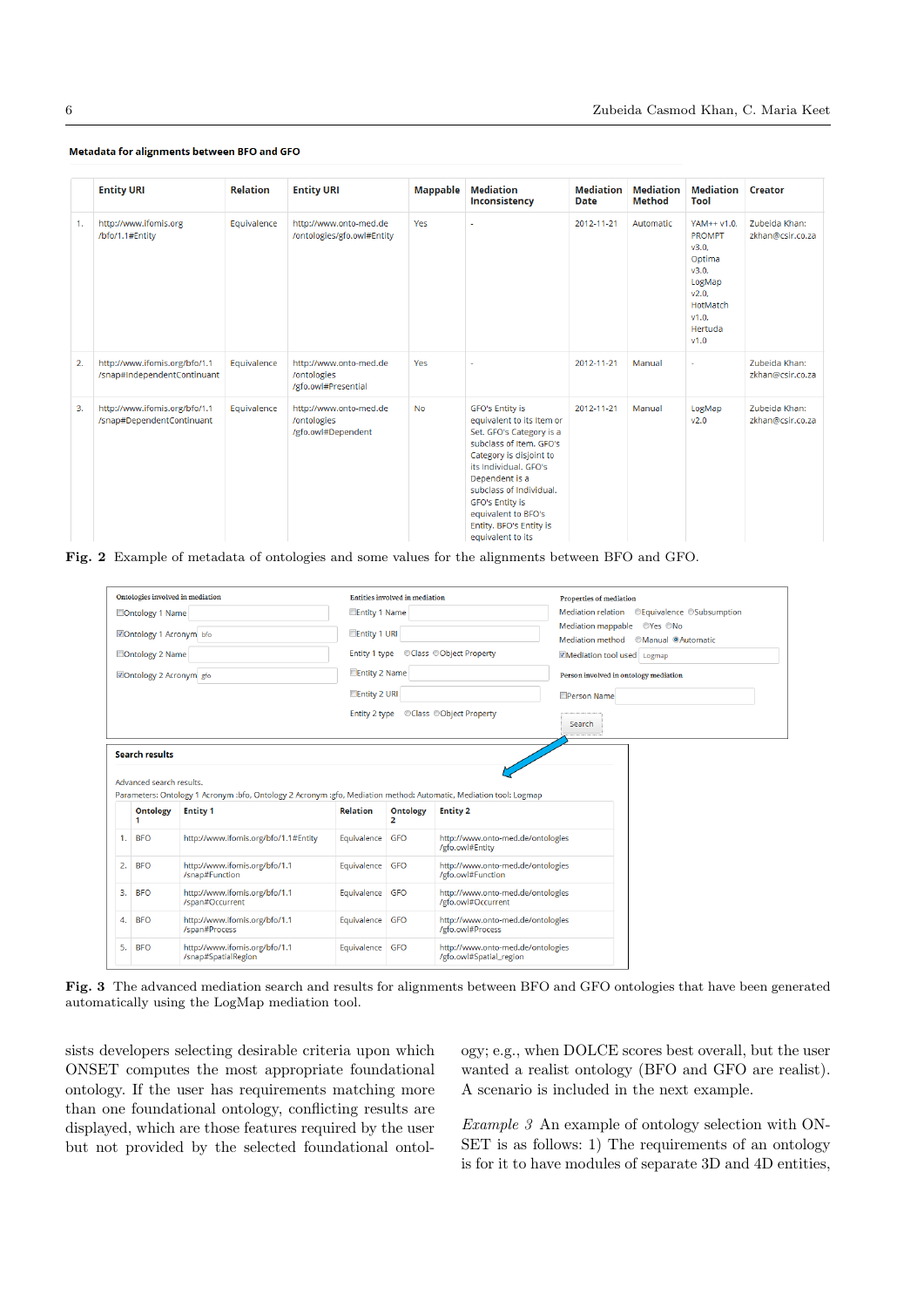

Fig. 4 Output from the new version of ONSET (version 2.0).

descriptive in nature, for it to use the axioms of General Extensional Mereology (GEM) and for it to be representable in OBO language, which each are checkboxes that have to be ticked in the criteria tabs, 2) computation of the results and 3) display of the result and explanations for the selection. Fig. 4 is a screenshot of the new version of ONSET's output for these requirements. In this case, there is a conflicting result, because DOLCE is not available in OBO (but BFO is).  $\diamond$ 

ONSET also generates a list of references to existing projects related to the user's selected domain, where available. Further, if a module was a requirement, then a link to the relevant module in ROMULUS is displayed as well (modules are discussed in Section 4). Overall, several changes have been made to ONSET v2 compared to its first version, of which we highlight four.

First, instead of a stand-alone jar file, there is now a web-based version, although users still can download the offline version of ONSET (albeit without links to ROMULUS's features but simply to perform ontology selection locally). Second, the web-based version has access to ROMULUS's centralised database. This also facilitates the new feature that users can save their ontology selection results, be this locally in a CSV file format or in ROMULUS's database, which can be used for further analysis and investigation with regard to foundational ontology usage and selection. The conceptual data model for that section of the database is displayed in Fig. 5, showing that the database stores both the output explanation of the selection algorithm (Reason-SelectedFO), and any conflicting answers it may have computed (ReasonConflicting).

The ontology selection results stored in ROMULUS's database from March 2014 to July 2015 indicate that

the web-based version of ONSET has been used 74 times. DOLCE was selected as an appropriate foundational ontology 31 times, followed by BFO and GFO at 14 and 9 times respectively. The remaining 20 results were tied between selection combinations of DOLCE, BFO, GFO, SUMO, YAMATO, and GIST. The subject domain criteria had been used during ontology selection 57 times, and the results are shown in Fig. 6.



Fig. 6 The frequency of subject domains that were used as criteria in the ontology selection process.

Another, third, difference of the web-based version of ONSET cf the separate jar file, is that it provides links to features in ROMULUS, such as its modules and metadata for a particular foundational ontology. Fourth, the YAMATO and GIST foundational ontologies have been added to ONSET v2.0, therewith providing the user with more possible foundational ontology choices (the other ones that were already present in v1.2 are BFO, DOLCE, GFO, and SUMO).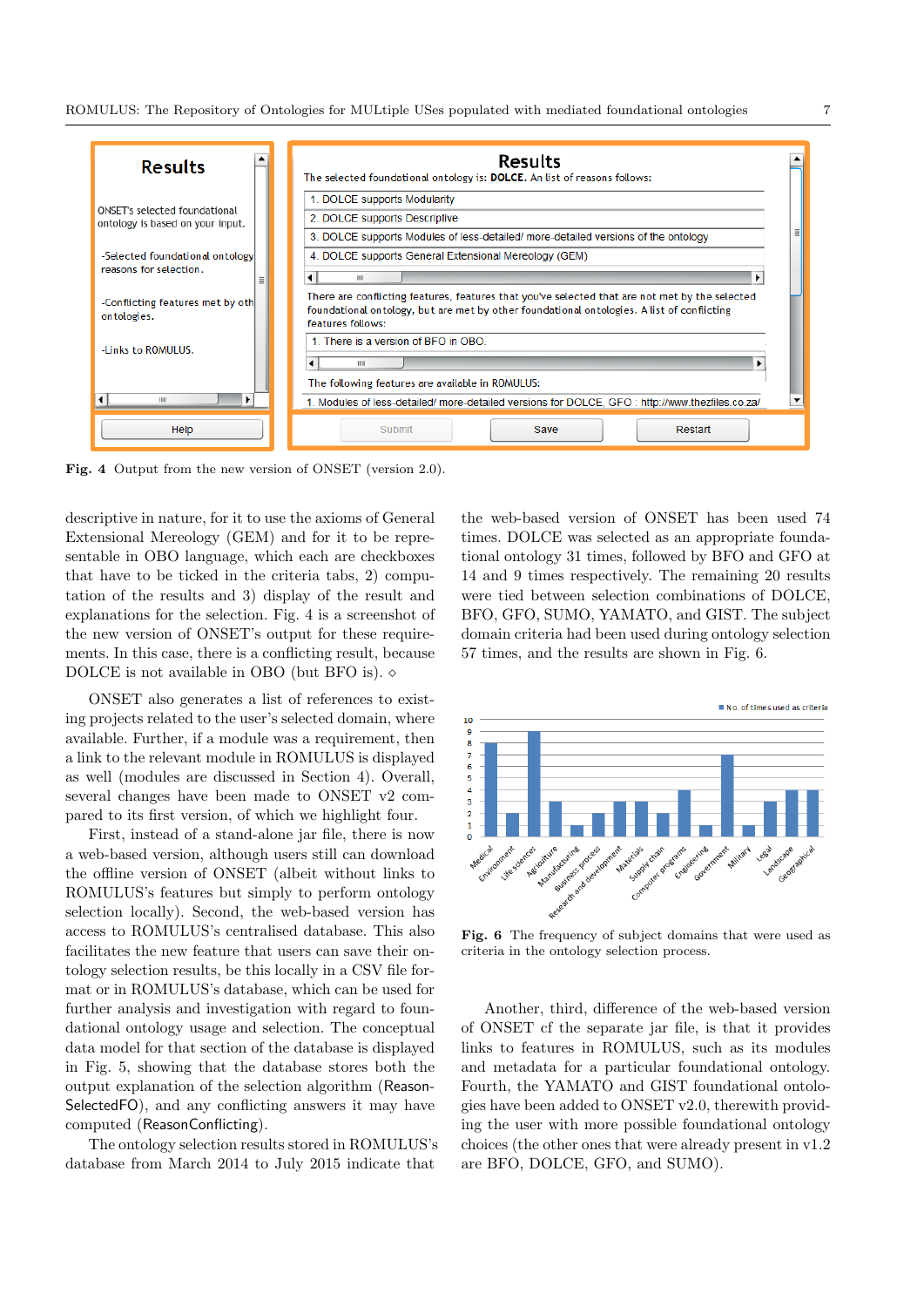

Fig. 5 ER diagram of ONSET's computed data that is saved in the back-end database.

ONSET has been used for ontology development as reported in scientific publications, such as for the data mining [27] and biomedical [4] domain ontologies.

# 3.4 Changing one's foundational ontology preference

ROMULUS guides the user on foundational ontology interoperability with its step-by-step interchangeability method. To easily perform ontology interchangeability among domain ontologies, the method has also been implemented in a tool, a Software Used to Gain Ontology Interchangeability (SUGOI) [33] which is integrated with ROMULUS.

SUGOI allows a user to input a domain ontology linked to a foundational ontology and automatically interchange it to another foundational ontology. The current version of SUGOI can swap between the DOLCE, BFO, and GFO foundational ontologies, thanks to to the available mappings on ROMULUS. It is easily extensible to handle interchangeability with other foundational ontologies, as only new mapping files need to be uploaded to the tool.

There are three versions of SUGOI available currently: the applet integrated into ROMULUS for online usage, a desktop online version requiring internet connectivity, and a desktop offline version. Fig. 7 is a screenshot for the applet version of SUGOI. SUGOI generates an interchanged ontology and a log file containing changes that have been made and information about the success of the interchangeability. A scenario for ontology interchangeability using SUGOI is shown in the next example.

Example 4 The OntoDerm ontology [12], a domain ontology for dermatology was created using DOLCE to speed up development and facilitate interoperability using its general categories. If one were to extend the OntoDerm ontology with information about infectious diseases, one could consider the Infectious Disease ontology (IDO) [6]. However, the IDO ontology is linked to BFO foundational ontology while OntoDerm is linked to DOLCE foundational ontology. Thus there are semantic conflicts for these two domain ontologies that



Fig. 7 Output of the applet version of SUGOI.

are linked to different foundational ontologies. To solve this problem, ontology developers could use SUGOI to interchange the IDO ontology from BFO to DOLCE, or the OntoDerm ontology from DOLCE to BFO.

To interchange the IDO ontology from BFO to DOLCE, the steps for the algorithm are as follows:

- 1. Create a new ontology file, a target ontology  $({}^{t} \mathcal{O})$ : ido-dolce.owl.
- 2. Copy the entire target foundational ontology  $({}^{t}O_f)$ to the  ${}^t\mathcal{O}$ : copy DOLCE into ido-dolce.owl.
- 3. Copy the axioms from the source domain ontology  $({}^s\mathcal{O}_d)$  to the  ${}^t\mathcal{O}$ : e.g., consider ido:Injection  $\Box$ bfo:Object ( $axiom1$ ) and ido:Sign  $\sqsubseteq$  bfo:Role ( $axiom2$ ) that exist in the IDO source ontology  $({}^{s}\mathcal{O})$ . We add these axioms to ido-dolce.owl and they are referred to as 'new' axioms.
- 4. Change the 'new' axioms to reference  ${}^t\mathcal{O}_f$  entities: e.g., for axiom1, we can use the mapping bfo:Object  $\equiv$  dolce: physical-object, hence we change axiom1 ido:Injection  $\sqsubseteq$  bfo:object to ido:Injection  $\sqsubseteq$  dolce:physicalobject, which is shown in Fig. 8. For axiom2, there is no equivalence mapping between bfo:Role and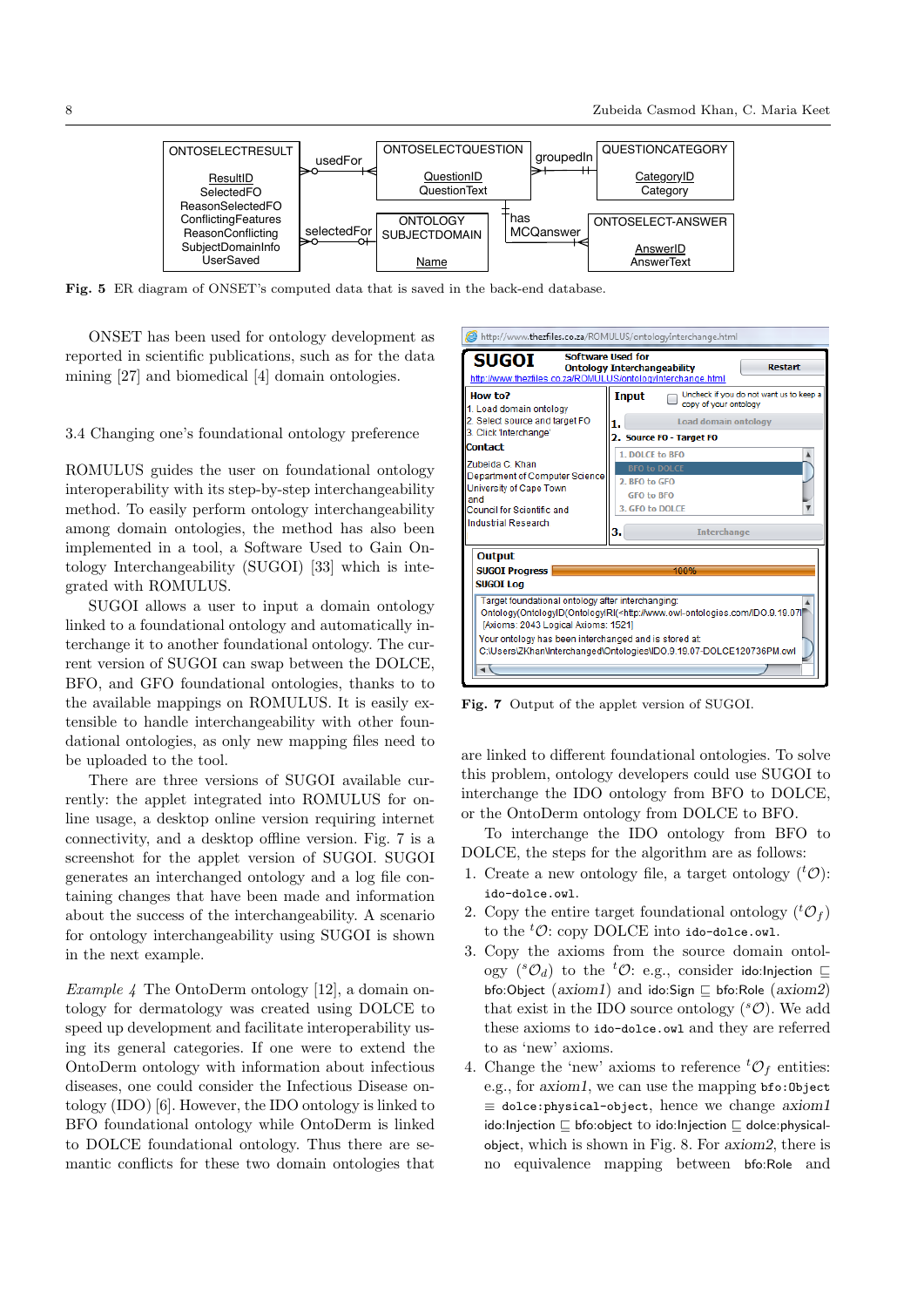

Fig. 8 The position of the ido:Injection class in the source and target ontologies.

DOLCE entities, for which we need the next step to resolve.

- 5. If a mapping does not exist, perform on-the-fly subsumption, if possible: considering axiom2 again, we note bfo:Role  $\sqsubseteq$  bfo:Realizable entity, but there is still no mapping between this and DOLCE entities. For all the ancestor classes of bfo:Role, there is no mappable DOLCE entity, hence finally, axiom2 (ido:Sign  $\Box$  bfo:Role) is contained in the  ${}^t\mathcal{O}$  as a subclass of owl:Thing outside the scope of DOLCE.
- 6. Delete entities that exist in the  ${}^t\mathcal{O}$  that are from the foundational ontology of the source ontology  $({}^{s}{\mathcal{O}}_f)$ but that do not appear in an axiom with entities from the target domain ontology  $({}^{t}O_d)$ , resulting in the final  ${}^t\mathcal{O}$ , ido-dolce.owl. Delete the bfo:Object entity from ido-dolce.owl.  $\diamond$

Experimental evaluation conducted for SUGOI [33] using 16 domain ontologies indicate that the success of interchangeability ranges from 2% to 82% success, with an average of 36%. Comparing SUGOI to manually mapped domain ontologies, SUGOI found some additional alignments, but also missed a few due to the difference in coverage of foundational ontologies [33].

#### 4 Modularising foundational ontologies

Ontology modularisation deals with creating or altering an ontology to be extracted to serve a specific function. This concerns both the logic and algorithmic aspects [7, 8, 35, 36] and the types of modules [3, 38, 44]. The general idea is to remove or hide unnecessary detail when it is not required. Factors pertaining to modularisation and its techniques are discussed elsewhere (e.g., [11]). Borgo broadly classifies modules as one of the following: modules for a single ontology, modules for several ontologies and modules for everything, where modules are typically created along dimensions of domain coverage,

to isolate branches of a taxonomy, to extract a particular subject domain and/or (sub)theory, to isolate patterns, to assist with scalable automated reasoning, or to reduce the cognitive overload [3].

To classify the modules in ROMULUS, we used Borgo's classification of branch modules [3]. In addition, we create our own types pertaining to those modules that exist [34]: domain-independent, sub-language, weighted abstraction, and high-level abstraction modules. They are explained in Section 4.1 and used in ROMULUS as described in Section 4.2.

# 4.1 Module types

The types of modules found in ROMULUS are described here.

Functional modules These modules are those in which the users identify the functional components within an ontology to be separately modularised, with the purpose of selective re-use of an ontology. First, they may cover 'domain-independent' orthogonal dimensions, such as the TemporalRelations module that extends DOLCE with temporal relations. Next, one may be interested only in one 'isolation branch' or subset of an ontology.

Expressiveness modules These modules are those which are slimmed down by removing some expressiveness power. 'Sub-language' modules aid in scalability by removing some features to slim the ontology down to a sub-language, say, OWL 2 EL so that one can use the computationally better behaved ELK reasoner [23].

Abstraction modules Some detail is removed from the ontology to make the ontology conceptually lightweight. One can prune the lower-level entities for 'highlevel abstraction' (e.g., gfo-basic). Next, there is 'weighted abstraction', where one can use an abstraction algorithm that uses assigned weights to axioms, where, say, a class with multiple existentially quantified properties are assumed more important than entities that do not have this and are collapsed into the more important ones for that reason (e.g., [5, 24]).

## 4.2 Modules in ROMULUS

Modularisation ideas have been incorporated in RO-MULUS on an experimental basis to facilitate (re) usability of the foundational ontologies. OWL Module extractor  $[8]$ , Swoop  $[22]$ , and Protégé  $[1]$  have been experimented with to create the modules. Both OWL Module extractor and Swoop use a logic based algorithm to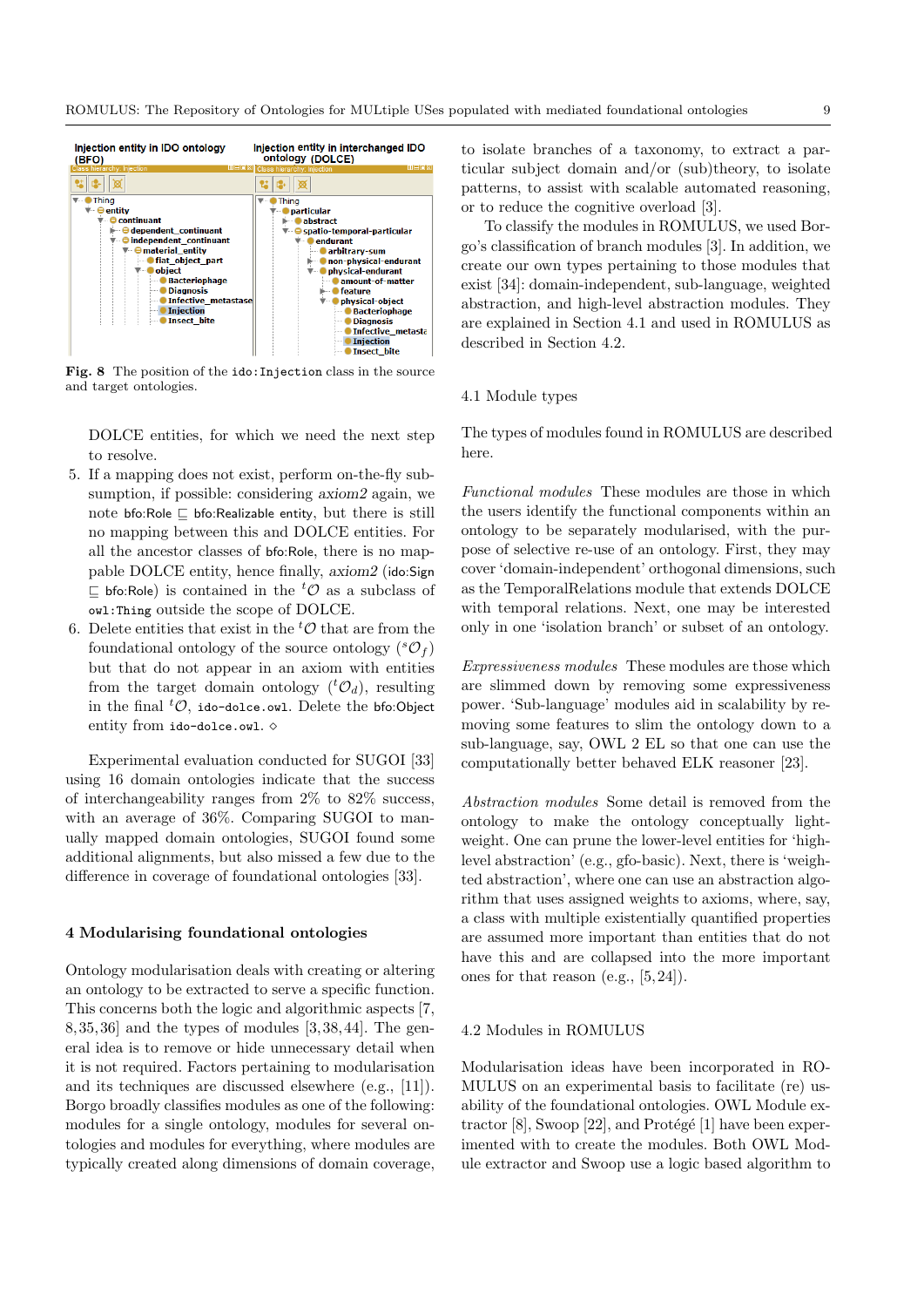analyse the axioms only, which resulted in large modules similar to the original ontologies because there are many axioms in DOLCE and GFO in such a way that there are no sparsely connected subsections. For instance, DOLCE's endurant and perdurant are related through participates-in, making it difficult to separate the hierarchies. Therefore, we had to manually remove some of the axioms relating the two entities. A similar issue existed in the attempt to create a DOLCE module without quality and qualia. Protégé generated smaller modules according to the user's input, in most cases, but some unnecessary entities were still present after using Protégé and they were manually modularised as well. We created the following modules:

# DOLCE modules:

- DOLCE-Endurants, DOLCE-Perdurants, and DOLCE-NoQualityAndQualia; There are axioms relating different types of entities in DOLCE, therefore it was necessary to remove them to create smaller, compact modules; they are of the type Functional and of subtype Isoloation branch.
- DOLCE-EL, DOLCE-QL and DOLCE-RL: corresponding to the OWL 2 profiles; they are of the type Expressiveness and of subtype Sub-language.

# BFO modules:

- BFOContinuants and BFOOccurrents: as there are no cross-relationships between entities in BFO, this was easy to generate; they are of the type Functional and of subtype Isolation branch.
- BFO-EL, BFO-QL, and BFO-RL: corresponding to the OWL 2 profiles; they are of the type *Expressive*ness and of subtype Sub-language.

#### GFO modules:

- GFONoOccurrents and GFONoPersistantsAndPresentials: same case as with DOLCE-Endurants mentioned above; they are of the type Functional and of subtype Isolation branch.
- GFOBasicEL, GFOBasicQL, and GFOBasicRL: corresponding to the OWL 2 profiles; they are of the type Expressiveness and of subtype Sub-language.
- GFOATO (based on the Abstract Top Level layer) and GFOACO (based on the Abstract Core Level): These modules contain the high-level meta-categories of GFO; they are of the type Abstraction and of subtype High-level abstraction.

In addition, we include the modules TemporalRelations, SpatialRelations, FunctionalParticipation (of the type Functional, Domain-independent) and GFO-basic (of the type Abstraction, Weighted) in the

foundational ontology mediation, because they have new axioms that are not in their related foundational ontology. Other modules, such as DOLCE-Endurants, do not have any new axioms, so the mappings for those entities still available in the module are taken from their respective full OWL version.

Such 'slimmed' modules based on their comprehensive original version of the foundational ontology not only can be used in ontology development projects (see [34] for use cases and further references), but also could be used to help to make interoperable, e.g., user models for knowledge-aware adaptive services [9] and assist with fundamental aspects of interoperability in big data management [10] whilst keeping such systems scalable.

# 5 Ontology and library metadata

Metadata about the (foundational) ontologies are required to assist ontology developers with understanding the context of the ontology and with reusing an ontology effectively. Metadata values for each ontology original, modularised, mapped, and merged—have been specified. To do so with an eye on interoperability with other ontology repositories, we have taken into account and used other metadata vocabularies, being the Ontology Metadata Vocabulary (OMV) [20], which is a general OWL-formalised metadata vocabulary, and OM2R metadata model [47], which is aimed at promoting ontology mapping reuse.

The ROMULUS metadata model adopts several classes and attributes from the OMV and the  $OM<sup>2</sup>R$ metadata models, refines some others regarding constraints and entity types, and extends this considerably with its own metadata. Concerning the latter, the additional metadata in ROMULUS that is not present in OMV and OM2R are about modularity—no metadata model includes anything about modularity—and more aspects of the mediation process for an alignment is recorded, such as mediation relation, mediation mappable, inconsistency explanation, mediation creator, mediation set level and mediation set percentage. The refinements involve data about contributors and metrics with respect to the OMV diagram in [20]. We have not used the OWL version of OMV, because there were some ontological issues such as missing object and data property characteristics and is-a vs. instance-of errors. Among others, transitivity holds for the isSubDomainOf object property, but is not declared; data properties such as URI and numAxioms should have been made functional in OMV, because an ontology (file, version) has at most one URI and one set of axioms; there are many instances declared in OMV that, upon taking a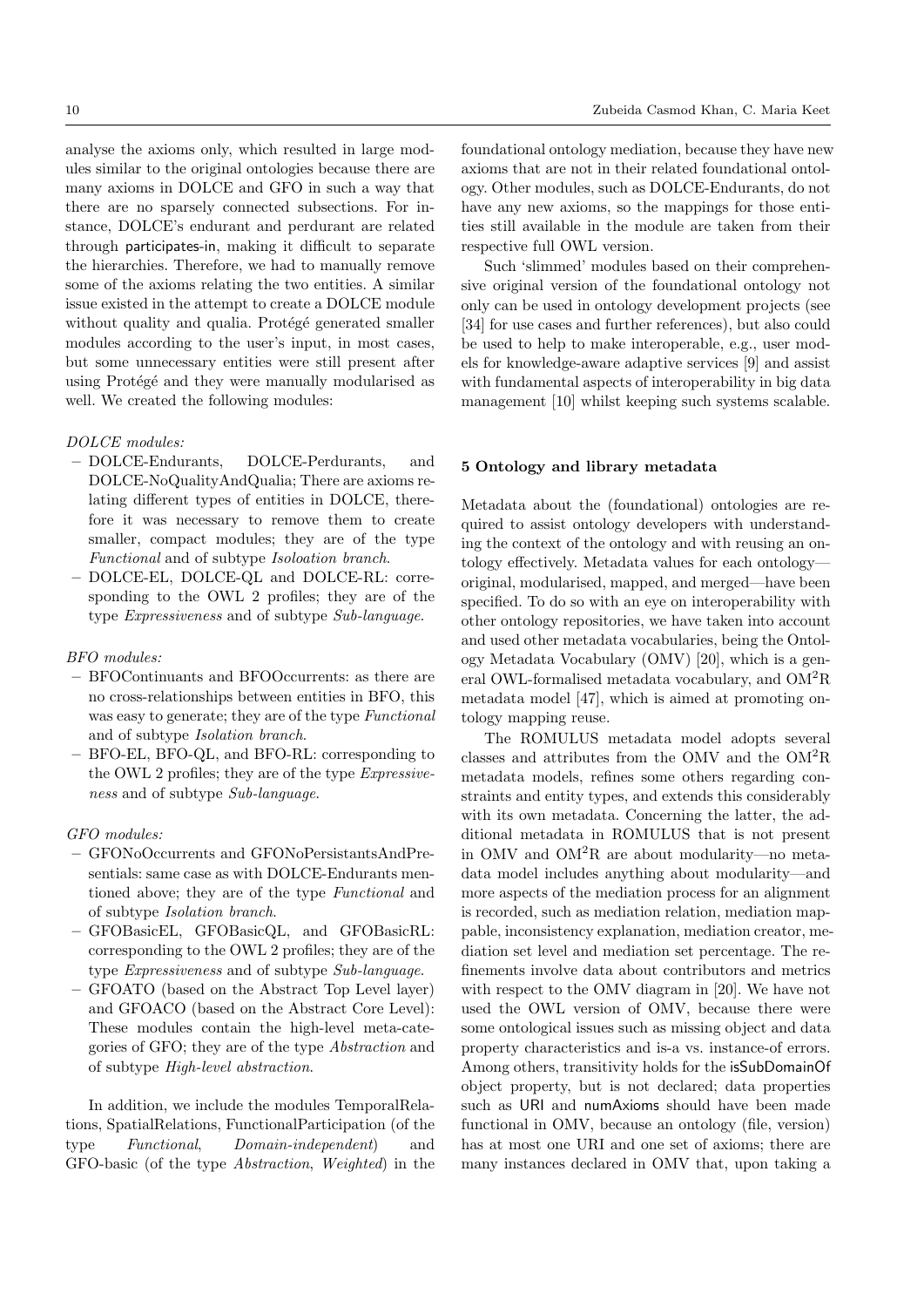closer look, are not instances (the instances of OntologyTask, such as AnnotationTask, can be instantiated and should be declared as subclasses of OntologyTask, not members). Also, no deductions are computed upon running the reasoner over OMV, therefore it suffices at this stage to store the metadata in a database and work towards a long-term goal of creating an ontology with more axioms where knowledge can be inferred.

The conceptual model for ROMULUS's metadata (Fig. 9) is explained now for the main entities.

- Ontology: This represents an ontology in the repository that is to be annotated with metadata; e.g., BFO.
- Language: This represents the language that the ontology is serialised in; e.g., DOLCE in OWL (called DOLCE-Lite) is represented in OWL DL.
- Entity: This is to store an entity in an ontology's signature, which is used typically only for those entities that are involved in an alignment, mapping, or merging, and can thus be either an OWL class or OWL object property.
- Mediation: This represents the mediation that the entity is involved in, which is identified by a separate identifier for convenience. It has many attributes, some of which have recurring values, which are therefore given their own entity type. The MediationRelation describes the type of relation that exists between two entities (to date, only equivalence and subsumption have been used). The attribute MediationMappable states whether the mediation of the two entities can be mapped and MediationInconsistency describes the inconsistency that may occur if the entities are mapped (hence, the entities cannot be mapped). Each mediation has exactly two entities participating in it, and each participating entity is from a different signature.
- MediationSet: This represents a set of alignments aggregated from the previous mediation. Mediation-SetLevel describes whether the ontology is a mapping ontology or a merged ontology. A mapping ontology contains the mappable relations between two ontologies whereas a merged ontology contains the mappable relations together with the original ontologies. MediatedPercentage is a value that measures the amount of the original ontologies that are mappable.
- MediationSetType: This represents the type of mediation that was performed (foundational ontology to domain ontology etc.). The MediationSet-TypeName attribute indicates the type of ontologies involved in the mediation and MediationSetType-Description provides further details on the MediationSet if there are any; e.g., if a domain ontology

has been mediated to a particular module of a foundational ontology or an older version of a foundational ontology has been used in mediation.

- Module: This represents the ontology module, hence, it is a subclass of Ontology. The Module-Type and ModuleSubtype were described in Section 4. ModuleCoverage represents the value of the ontology (amount of axioms) that is covered by the module; e.g., 91% of the original DOLCE ontology is covered in the DOLCE-RL module. ModuleCorrectness states whether the module is logically correct, i.e., if all the axioms from only the original ontology are found in the modules and nothing new has been added to the module. ModuleCompleteness is the reverse of ModuleCorrectness and states whether for every axiom in the original ontology the meaning of the axiom is persevered in the module. Modularised-ClassSize represents the amount of classes of the original ontology that remain in the module. ModularisedPropertiesSize represents the amount of the properties of the original ontology that remain in the module. (Note that a possible ModularisedAxiomSize attribute is already captured with Module-Coverage.)
- Tool: This entity type serves to store information about the tool that was used for modularisation or mediation of the ontologies. The ToolMethod describes the method that the tool implements, such as graph partitioning, and the ToolAlgorithm attribute is for the algorithm that the tool applies, such as the greedy graph algorithm.
- Method: This is for recording how the mediation or modularity was performed, which currently can take either manually or automatically.
- Metrics: This represents statistical information about the size and expressivity of the ontology.
- Project: This represents a project that an ontology is applied in. The ProjectDomain describes the subject domain of the project, such as in biology or computer science, and the ProjectUsageApplication describes the implementation of the project, such are using the ontology in natural language processing or an ontology-driven recommender system.

ROMULUS stores the metadata for each full and modularised ontology in the back-end database. Storing the metadata makes sense mainly because it is easier to implement queries to search the data, duplication is minimised, and it is possible to convert the database to an ontology or RDF triple store to offer it as linked data, if the need arises. A sample of the queries that can be formulated include, among others:

– Which BFO modules are logically complete?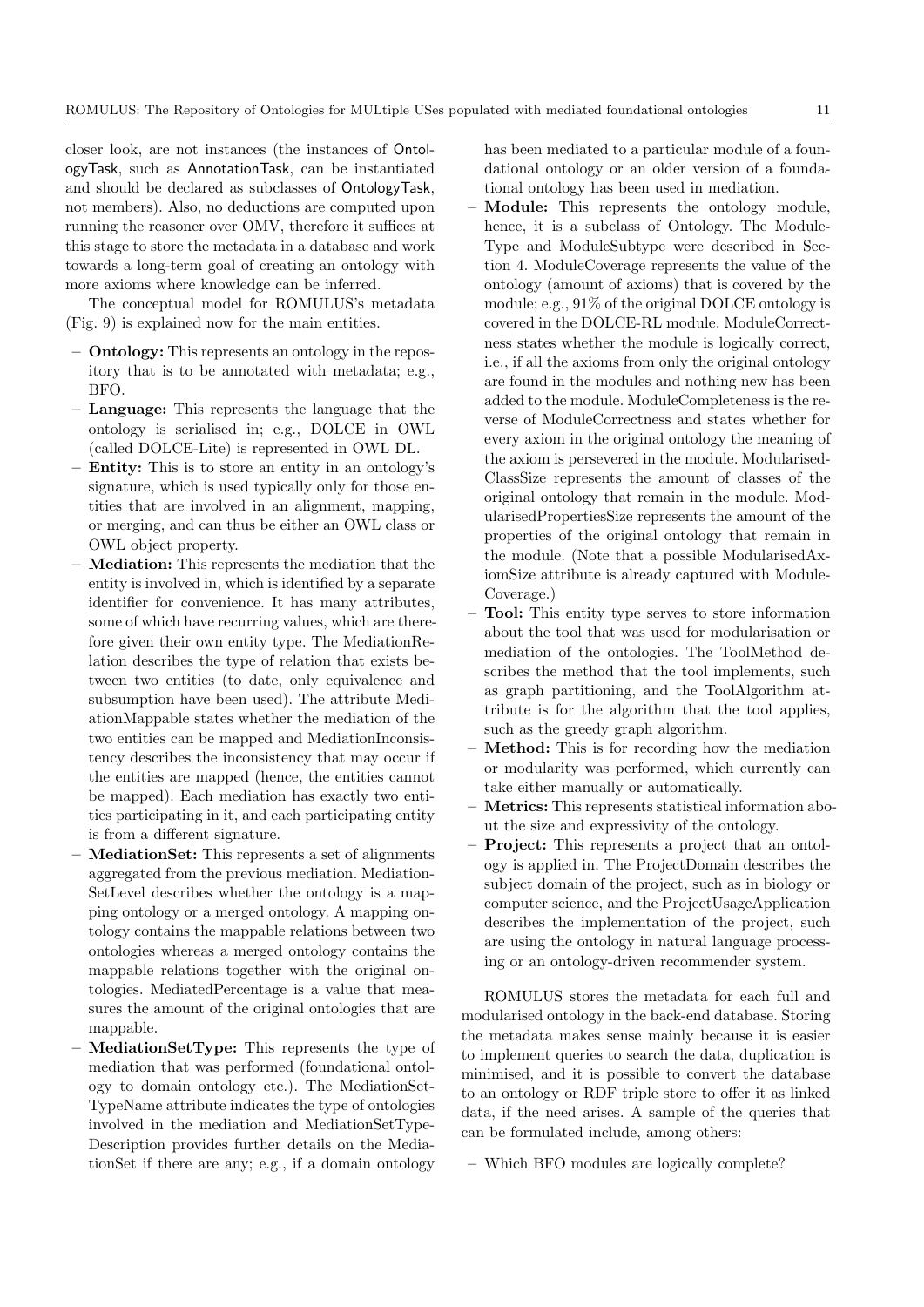

Fig. 9 ER diagram of ROMULUS's database extending (a subset of) OMV and  $OM^2R$ ; the diagram uses look-across notation.

- Retrieve GFO modules that are  $\langle 60\% \rangle$  of the size of the original ontology.
- Which alignments between DOLCE and GFO have been created manually?
- Which ontology modules have been generated automatically by the Protégé  $[1]$  tool?
- Which alignments between DOLCE and GFO are not mappable and what is the explanation for that inconsistency?
- What maps to dolce: endurant in other ontologies?
- Are there any subsumption relations for mediation that have been performed automatically?

A screenshot of one such advanced metadata search is displayed in Fig. 10: The search pane (top-half) shows the possible selection criteria, where for the example a module is searched (middle) and the "Module coverage" is set to "less than" "60%" of the original ontology (right-hand side), and the results are displayed in the bottom-half of the figure. Note that the metadata for an ontology is also rendered to HTML pages if the user wants to read it in one overview.

The module metadata together with search query infrastructure can be used in future works to acquire module information in efforts towards characterising modules [11] where there is insufficient criteria to define, assess, and relate different aspects of modularity

(the use cases, modularisation approaches and evaluation criteria). If other ontology repositories employed ROMULUS's modularity metadata, interested ontologists could acquire results for, say, modules of a particular type, with its respective modularity evaluation properties such as logical properties (Completeness and Correctness) and structural properties (ModuleCoverage), and then create dependencies between them towards devising a foundation for modularity.

# 6 Related works

We compare ROMULUS to the main other ontology repositories. The feature comparison with OOR [2], Bio-Portal [50], TONES [49], COLORE [14] and Ontohub [37] is summarised in Table 1.

In terms of repository vision, ROMULUS is a repository of foundational ontologies. Users can upload their own ontologies or data, using the new Community feature page linked to Ontohub, and are also encouraged to download the ontologies and data from the repository. BioPortal, OOR and Ontohub are an open repositories where users are encouraged to upload their ontology projects, contributions, and download resources. Bio-Portal is a repository of biomedical ontologies. TONES is aimed at being a central location for ontologies that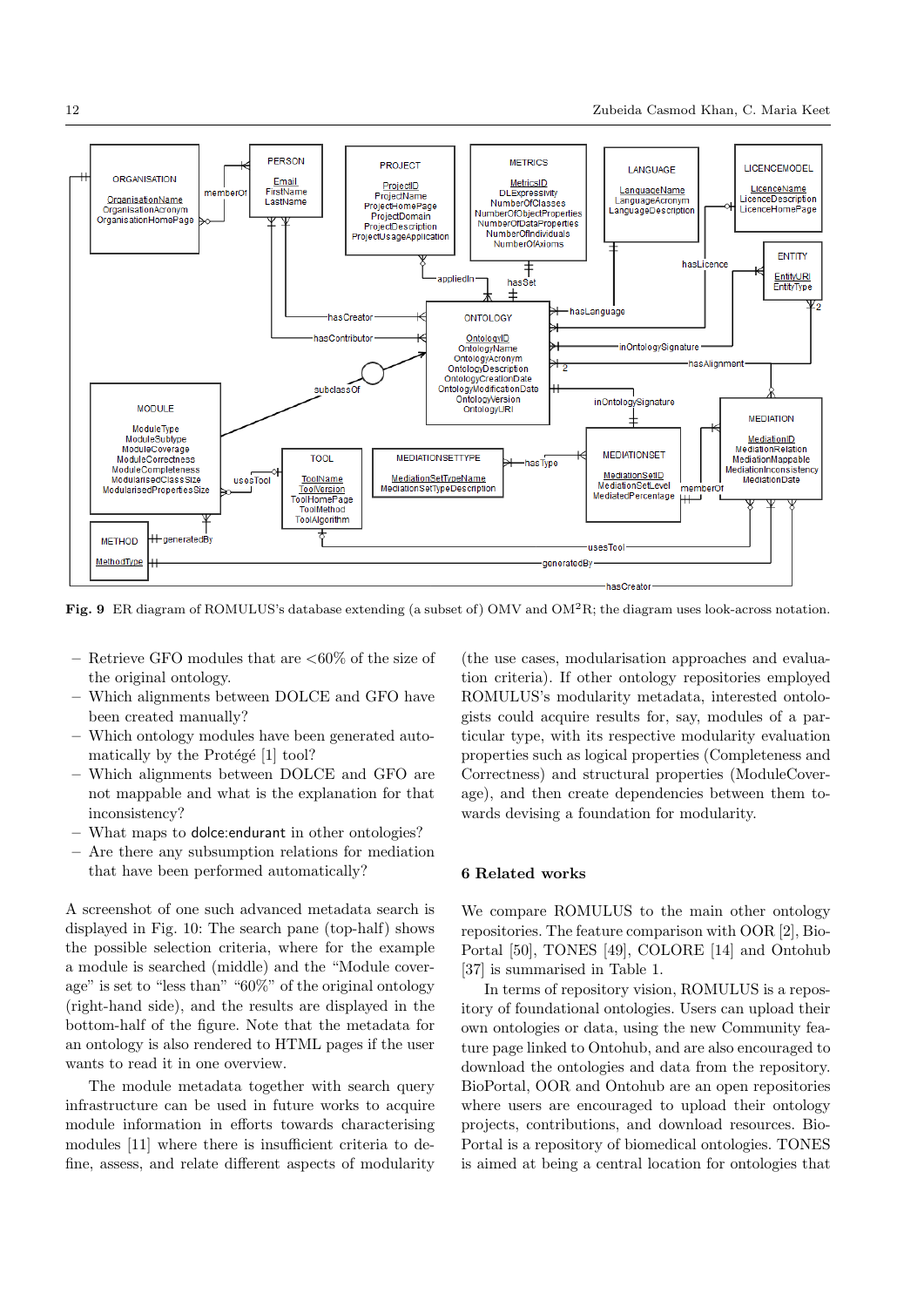

Fig. 10 The advanced metadata search and results for GFO modules that are  $< 60\%$  the size of the original GFO ontology.

will be helpful for application developers for testing purposes, but are only allowed to download the ontologies and view some metadata. COLORE aims to be an open repository of Common Logic ontologies to aid in ontology evaluation and integration techniques, and to support the design, evaluation, and application of ontologies in first-order logic.

From the comparison of functionality, ROMULUS provides advanced functionality in most of the criteria used in this evaluation. ROMULUS also provides features that are not available in other repositories, which therefore merited the development of a new repository. These include complete metadata for each ontology that also includes metadata about modularity and ontology mediation beyond the standard metadata vocabularies, carefully analysed alignments and merged ontologies, a foundational ontology interchangeability method and tool, and a foundational ontology selection and explanation tool for guidance to select the most relevant one.

# 7 Discussion

We discuss first the general design and implementation of the foundational ontology library, reflect on the me-

diation in Section 7.2, and turn to ontology-driven conceptual data modelling in Section 7.3.

#### 7.1 On the realisation of ROMULUS

ROMULUS combines various widely used and recent semantic web technologies to provide a broad set of features and it is the first realisation of the "WFOL" envisioned since 2003. It meets the main WFOL goals [40], which were described in Section 3, and 1) it is a reference point for comparisons between different ontological approaches thanks to the multi-dimensional criteria comparison of foundational ontologies, which are also incorporated in the online and offline versions of the foundational ontology recommender ONSET; 2) it provides a common framework for analysing, harmonising and integrating existing ontologies by availing of its alignments, mapping and merged ontologies, and the metadata for each ontology; 3) it has modularised foundational ontologies to tailor different possible use cases; 4) it has a higher-level ontology, FFO, that contains the common entities of DOLCE, BFO and GFO ontologies, which can serve as a starting point for ontology development; 5) it has many user usability features, such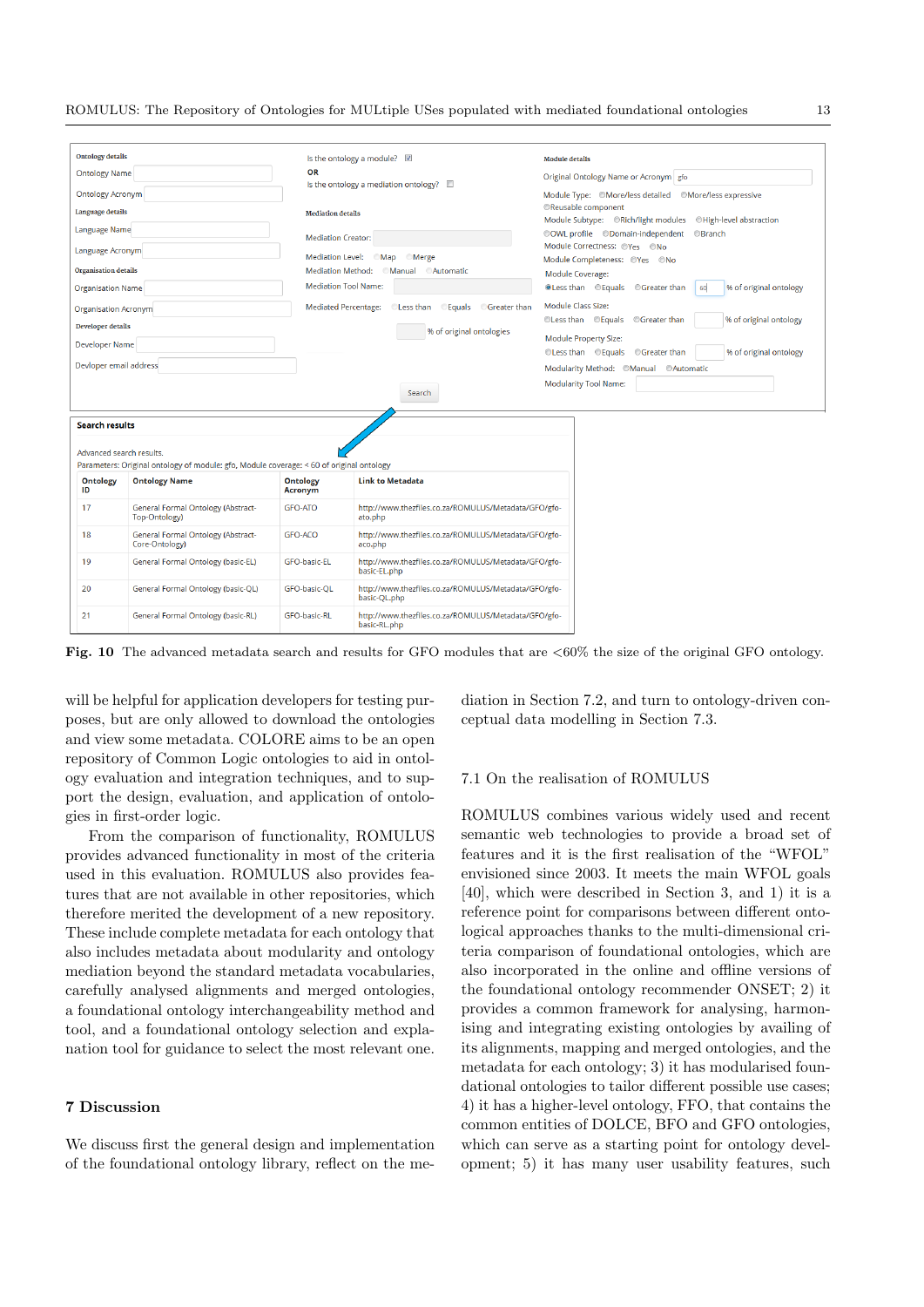|                       | <b>ROMULUS</b>                                                                                                                                                                                                       | BioPortal and OOR                                                                                                                      | <b>TONES</b>                                       | <b>COLORE</b>                                       | Ontohub                                                                                                                                      |
|-----------------------|----------------------------------------------------------------------------------------------------------------------------------------------------------------------------------------------------------------------|----------------------------------------------------------------------------------------------------------------------------------------|----------------------------------------------------|-----------------------------------------------------|----------------------------------------------------------------------------------------------------------------------------------------------|
|                       |                                                                                                                                                                                                                      |                                                                                                                                        |                                                    |                                                     |                                                                                                                                              |
| <b>Browse</b>         | Uses WebProtégé. Hierar-<br>chical ontology view. Dis-<br>plays classes, object prop-<br>erties, individuals and an-<br>notations of an ontology.                                                                    | Hierarchical<br>ontology<br>Displays<br>classes<br>view.<br>and class local neigh-<br>bourhood. Has advanced<br>visualisation support. | <b>Browsing</b><br>is<br>currently<br>unavailable. | No support.                                         | Hierarchical ontology<br>view. Displays axioms,<br>classes, object prop-<br>erties, individuals and<br>annotations of an on-<br>tology.      |
| Mediation             | Alignments and mappings<br>between its ontologies,<br>merged and higher-level<br>foundational<br>ontologies,<br>mapping inconsistencies<br>and a method and tool<br>for foundational ontology<br>interchangeability. | Some mappings between<br>ontologies. Users<br>may<br>specify mappings.                                                                 | No support.                                        | No support.                                         | Users<br>may<br>specify<br>mappings in DOL for-<br>mat which is rendered<br>as a table.                                                      |
| Metadata              | Metadata for ontologies,<br>based on $OMV$ , $OM2R$<br>and own extension.                                                                                                                                            | Metadata lists for ontolo-<br>gies based on OMV, but<br>some missing metadata.                                                         | Metadata.<br>for<br>metrics of each<br>ontology.   | <b>Metadata</b><br>exists in the<br>ontology files. | Metadata lists for on-<br>tologies, but currently<br>not as extensive as RO-<br>MULUS's.                                                     |
| Ontology<br>selection | Foundational<br>ontology<br><b>ONSET</b><br>recommender<br>available online and for<br>download.                                                                                                                     | An ontology recommender<br>system that allows one to<br>calculate which ontologies<br>are most relevant for a<br>corpus.               | No support.                                        | No support.                                         | No support.                                                                                                                                  |
| Search                | Extensive<br>user-friendly<br>capabilities<br>fine-grained<br>to search the alignments,<br>mappings, inconsistencies,<br>and metadata.                                                                               | Advanced search. Allows<br>a user to search for entity<br>names, ids,<br>synonyms,<br>properties<br>and<br>filter<br>search.           | No support.                                        | No support.                                         | Search<br>for<br>ontology<br>and<br>ontology<br>name<br>symbol.                                                                              |
| Ontology<br>view      | Views in description logics<br>and natural language.                                                                                                                                                                 | No support.                                                                                                                            | No support.                                        | Views in com-<br>mon logic.                         | No support.                                                                                                                                  |
| Comparison            | Ontology comparison in<br>terms of different cate-<br>gories of criteria.                                                                                                                                            | No support.                                                                                                                            | No support.                                        | No support.                                         | No support.                                                                                                                                  |
| Ontology<br>access    | Users can view and down-<br>load ontologies and tools.<br>Users can upload ontolo-<br>gies and mappings thanks<br>to the integration with<br>Ontohub.                                                                | Users can upload, edit<br>own ontologies and down-<br>load ontologies.                                                                 | Users<br>can<br>download<br>ontologies.            | Users can view<br>and download<br>ontologies.       | Users can upload, edit<br>own ontologies<br>and<br>download<br>ontologies.<br>Users can also cre-<br>ate own repositories<br>within Ontohub. |

Table 1 Comparison of ROMULUS's features with those of other ontology repositories.

as online browsing of the ontologies and verbalisations. Further, it is rigorous in its logic-based approach, and has been extensively researched.

From an ontology engineering viewpoint, ROMU-LUS is a major step toward interchangeability of foundational ontologies, because a prerequisite for this is the mapped ontologies so that selection of a foundational ontology has become less of an issue. Meaning negotiation between two domain ontologies that each are linked to a different foundational ontology has now become something within reach, for it can use the mappings in between those two foundational ontologies. Although the technologies that are used to realise ROMU-LUS might seem fairly straightforward now, they were not until recently, and is it principally the realisation of a comprehensive foundational ontology library with a range of features relevant specifically for foundational ontologies that makes ROMULUS a novelty.

We have been collecting usage statistics for ROMU-LUS since March 2013, which reveal that the repository has been accessed 4056 times up until July 2015. The number of repository visitors is aggregated by month



Fig. 11 ROMULUS's visitors from March 2013 to July 2015.

and has increased from 45 visits in March 2013 to 504 visits in February 2014, of which 31 and 111 are unique visitors, respectively. Thereafter from February 2014 to July 2015, it has decreased from 504 to 26 visits respectively. The visitor statistics for this time period is displayed in Fig 11.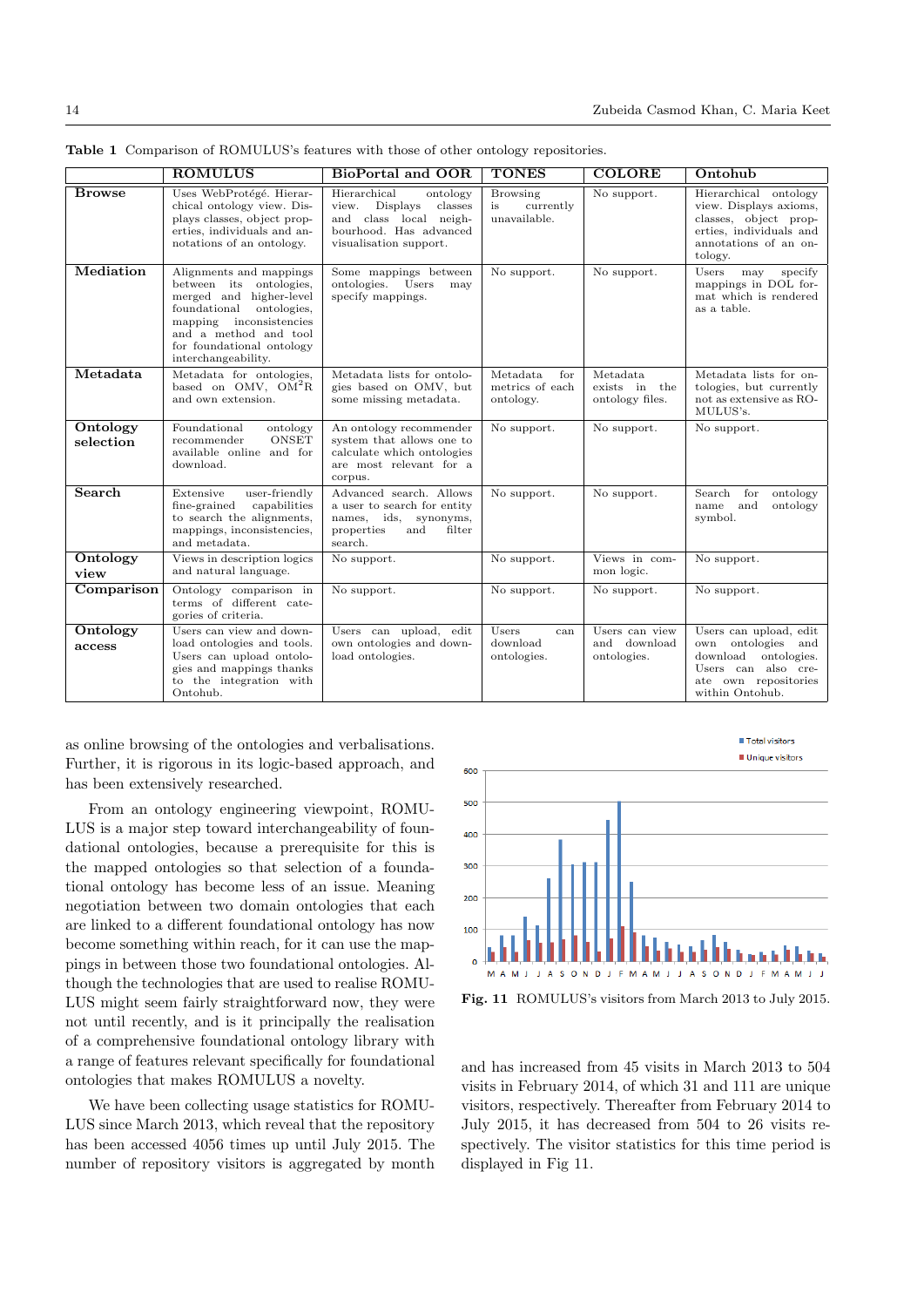

March 2014 to July 2015.

Detailed usage statistics about which features in ROMULUS are the most popular, or frequently used pages are available from March 2014 to July 2015. The most popular page, with 264 views is the 'Browse ontology' page, followed by the 'Ontology selection' page, with 146 views. The 10 most frequently visited pages of ROMULUS is shown in Fig 12.

#### 7.2 Notes on the mediation

It is unlikely that ontology developers will commit to using a single unified foundational ontology for ontology development because different foundational ontologies exist that have conflicting philosophies, such as descriptive vs. realist and multiplicative vs. reductionist. To a certain extent, this affects the way that entities are represented. Descriptive ontologies capture concepts based on human common-sense and understanding, whereas realist ontologies capture the world as it is and excludes cognitive aspects such as belief and 'deprecated' entities, such as phlogiston. As such, the former allows for abstract entities, while the latter does not. The distinction between possibilism and actualism affects the ontologies in a similar way. Rather than trying to enforce a worldwide ontology, it is achievable to enable interoperability among the existing foundational ontologies by performing ontology mediation. While the differences in philosophical choices affect some processes of ontology mediation, in most cases it is possible to align entities independently of the foundational ontologies' philosophies. Concerning the current alignments, we have decided to ignore certain aspects of the underlying philosophies of each foundational ontology, because else it would result in few or no alignments, and from a practical ontology engineering viewpoint, some distinctions do not matter, as they are extra-logical. For instance, an OWL file is agnostic about whether, e.g., an OWL class really refers to a universal in reality or not and some differences in the descriptions of the entities are not reflected in the OWL file due to language feature limitations. For instance, regardless of whether one commits to some ideal of General Extensional MereoTopology with a connection predicate in one ontology vs. the Kuratowski fragment for GEMT (KGEMT) in the other foundational ontology, the same subset of object properties and object property expressions are represented in OWL [28].

The outcomes of the ontology mediation are based on a combination of ontological analysis and on the formalisations of the foundational ontologies. There were inconsistencies of alignments, including some that one would consider well-established ontologically, such as a mathematical set. It is not our aim to solve such inconsistencies; instead, ROMULUS serves as a systematic foundation for such an investigation, and is a starting point for deeper ontological analyses by philosophers and ontologists. If required by such investigations, additional features could be added to ROMULUS, such as a collaborative wiki or a forum page for each 'alignment with issues' where matter can be discussed.

7.3 Revisiting FO interoperability for conceptual data models

Instead of the cumbersome manual analyses that were described in the examples in Section 2.1, we now can conduct a quick look-up in ROMULUS.

Let us consider again amounts of matter from Example 2 in Section 2.1. Ontologists hoping to interchange from DOLCE's Amount-of-matter to an aligned entity in a different foundational ontology can perform a quick search for 'matter' in ROMULUS. Several search results using the "basic search" facility are shown in Fig. 13, searching over the alignments, the mappings, and the inconsistencies. When searching for inconsistencies, the result also contains a brief explanation why mapping the two entities results in an inconsistency. The case of dolce: amount-of-matter with gfo: Amount\_of\_ substrate is interesting, for, as in Example 2, one could have been pleased to have found manually an entity that seems similar in both DOLCE and GFO and thereby assume they are interchangeable and equally usable to enhance a conceptual data modelling language. However, put into context of the whole ontology, this is not the case; or: apparently, they are not quite the same after all, for the alignment with gfo:Amount\_of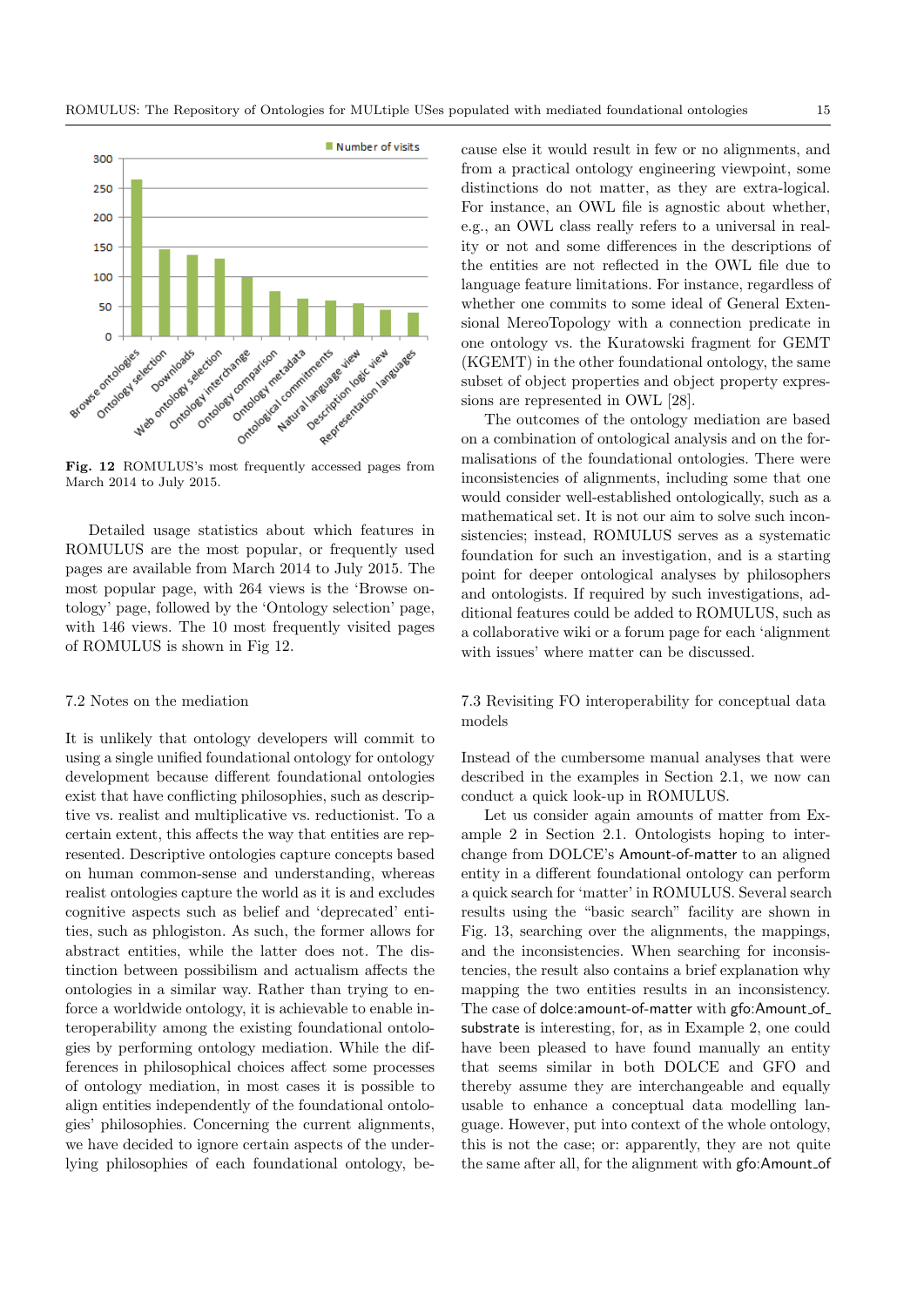

Fig. 13 Overview of the basic search option, with Screenshot of a basic search in the alignment results on matter, which was then repeated for mappings and inconsistencies.

substrate also appears in the inconsistencies. Those problematic axioms are absent from the GFO-basic ontology and there it is mappable. It also shows that it is important to have the ontology name in the results, because if the ontologies and their modules are well-designed, the same entity has the same URI, even though they reside in different ontology files (in casu, in gfo.owl and in gfo-basic.owl). Whether one should use the mapping is a separate decision.

Recalling Example 1 (Section 2.1) regarding Quality, and if one is willing to be slightly lenient on the particular versus universal issue, then the foundational ontologies' version of attributes can be matched among

all three foundational ontologies, using the mappings among Quality and Property. Observe, though, that some mappings are one of subsumption, not equivalence. The "advanced search" option will let one specify also the mapping relation, and further information is available in the database on the mediation, such as whether it was done manually or automatically, and if the latter, with which tool.

Perhaps a modeller would like to use only those entities that are shared among the included foundational ontologies. This information is available in ROMULUS as well, in the form of a 'foundational foundational' ontology (FFO.owl). It contains only 3-dimensional en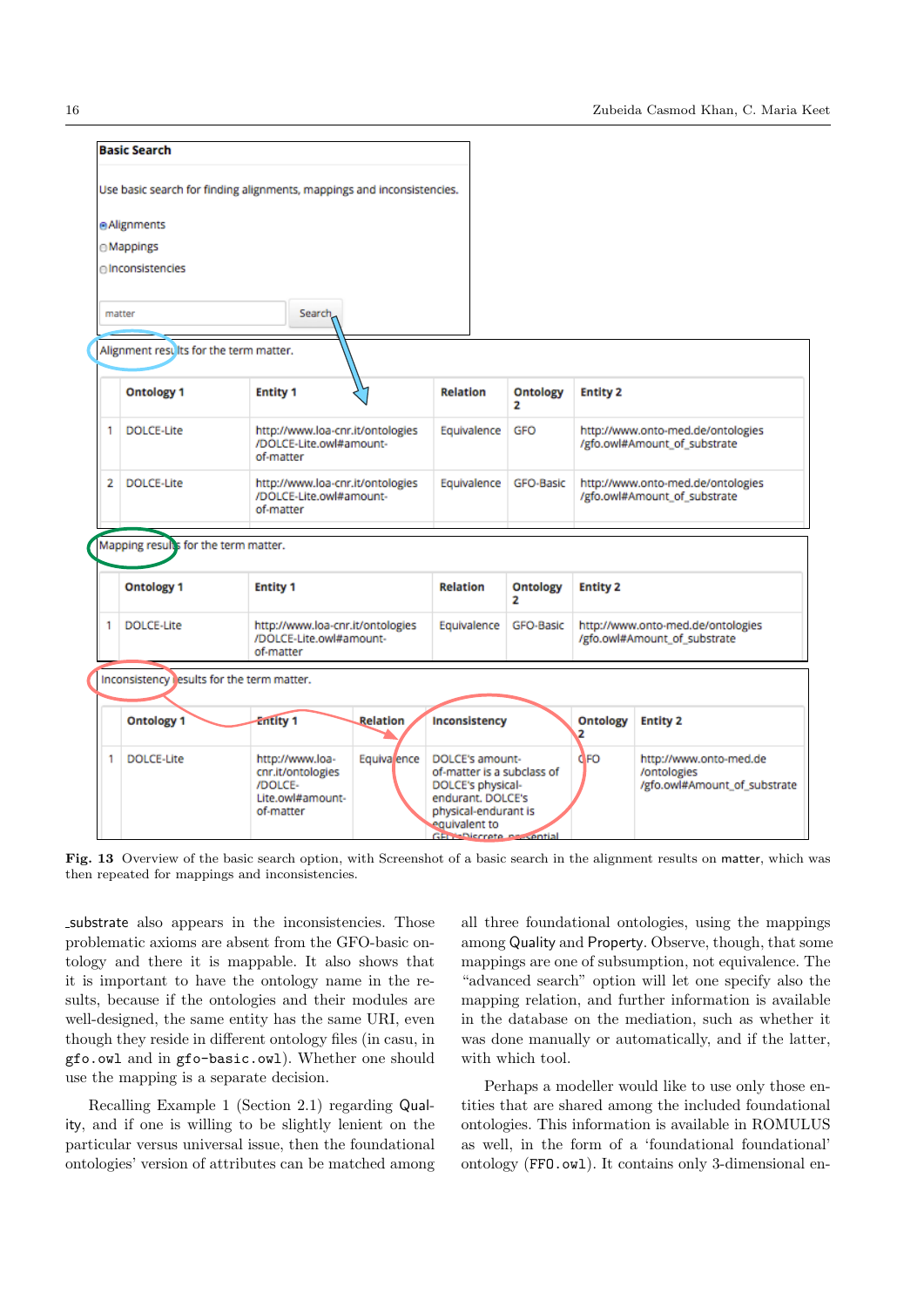tity, 4-dimensional entity, property, and spatial region, which are the ontological versions of a conceptual data model's class, relationship, attribute and a subset of the possible values for the attributes. For any refinement of a characterisation of the entities in a conceptual data modelling language, one would have to commit to a particular foundational ontology (or none).

ROMULUS contains this, and more, information to aid both the ontological investigations and the ontologyoriented conceptual data modeller, such that one does not have to perform the painstaking analysis of the ontologies themselves anymore, but have this readily available with the pairwise mapped, online, ontologies.

# 8 Conclusions

We presented a core step in the direction of addressing interoperability issues with the Repository of Ontologies for MULtiple USes, ROMULUS, software infrastructure. This is the first online library of machineprocessable, modularised, aligned, and logic-based merged foundational ontologies. In addition to the typical features of a model repository, ROMULUS has a foundational ontology recommender covering features of six foundational ontologies that is integrated with ROMU-LUS' features and it has tailor-made modules for easier reuse. Most important for the actual ontology-driven conceptual data modelling, are its features and site content with a catalogue of interesting mappable and nonmappable elements among the BFO, GFO and DOLCE foundational ontologies, and the pairwise machineprocessable mapped ontologies.

We are currently working on the preliminary user evaluation of the alignments, which is available in RO-MULUS already. We hope to gather submissions for mappings between foundational ontologies from the community page which will be validated and included in the repository. Also, we hope to gather sufficient voluntarily saved ontology selections to analyse them and find patterns in selection criteria.

#### References

- 1. Protégé. http://protege.stanford.edu/. Accessed on 09/03/2014
- 2. Baclawski, K., Schneider, T.: The open ontology repository initiative: Requirements and research challenges. In: Proceedings of the Workshop on Collaborative Construction, Management and Linking of Structured Knowledge, CEUR-WS, vol. 514 (2009). 25 October, Washington DC, USA
- 3. Borgo, S.: Goals of modularity: A voice from the foundational viewpoint. In: Proceedings of the Fifth Workshop

on Modular Ontologies (WoMO'11), Frontiers in Artificial Intelligence and Applications, vol. 230, pp. 1–6. IOS Press (2011). Ljubljana, Slovenia, August

- 4. Camara, G., Desprès, S., Djedidi, R., Lo, M.: Building a schistosomiasis process ontology for an epidemiological monitoring system. In: Innovations in Intelligent Machines-4 - Recent Advances in Knowledge Engineering, Studies in Computational Intelligence, vol. 514, pp. 75–99. Springer (2014)
- 5. Campbell, L.J., Halpin, T.A., Proper, H.A.: Conceptual schemas with abstractions: Making flat conceptual schemas more comprehensible. Data & Knowledge Engineering 20(1), 39–85 (1996)
- 6. Cowell, L.G., Smith, B.: Infectious disease ontology. In: V. Sintchenko (ed.) Infectious Disease Informatics, pp. 373–395. Springer New York (2010)
- 7. Cuenca Grau, B., Horrocks, I., Kazakov, Y., Sattler, U.: Just the right amount: Extracting modules from ontologies. In: Proceedings of the 16th International World Wide Web Conference (WWW'07). ACM (2007). May 8-12, Banff, Alberta, Canada
- 8. Cuenca Grau, B., Horrocks, I., Kazakov, Y., Sattler, U.: Modular reuse of ontologies: Theory and practice. Journal of Artificial Intelligence Research 31, 273–318 (2008)
- 9. Cuzzocrea, A.: Combining multidimensional user models and knowledge representation and management techniques for making web services knowledge-aware. Web Intelligence and Agent Systems 4(3), 289–312 (2006)
- 10. Cuzzocrea, A., Saccà, D., Ullman, J.D.: Big data: a research agenda. In: Proceedings of the 17th International Database Engineering & Applications Symposium (IDEAS'13), pp. 198–203. ACM Conference Proceedings (2013)
- 11. d'Aquin, M., Schlicht, A., Stuckenschmidt, H., Sabou, M.: Criteria and evaluation for ontology modularization techniques. In: Modular Ontologies, LNCS, vol. 5445, pp. 67–89. Springer (2009)
- 12. Eapen, B.R.: ONTODerm-a domain ontology for dermatology. Dermatology Online Journal 14(6) (2008)
- 13. Fiorini, S.R., Abel, M., Scherer, C.M.: An approach for grounding ontologies in raw data using foundational ontology. Information Systems  $38(5)$ ,  $784 - 799$  (2013)
- 14. Grüninger, M.: COLORE: Common logic ontology repository. http://ontolog. cim3.net/file/work/OOR-Ontolog-Panel/ 2009-08-06Ontology-%?Repository-Research-Issues/ Colore--MichaelGruninger20090806.pdf. (2009)
- 15. Guarino, N.: Formal ontology and information systems. In: Proceedings of Formal Ontology in Information Systems (FOIS'98). Amsterdam: IOS Press (1998). Trento, Italy, 6-8 June
- 16. Guarino, N., Guizzardi, G.: In the defense of ontological foundations for conceptual modeling. Scandinavian Journal of Information Systems 18(1), 9p (2006)
- 17. Guizzardi, G.: On the representation of quantities and their parts in conceptual modeling. In: Proceedings of 6th International conference on Formal Ontology in Information Systems (FOIS'10), Frontiers in Artificial Intelligence and Applications. IOS Press (2010). Toronto, Canada, May 11-14
- 18. Guizzardi, G., Wagner, G.: Using the unified foundational ontology (UFO) as a foundation for general conceptual modeling languages. In: Theory and Applications of Ontology: Computer Applications, pp. 175–196. Springer (2010)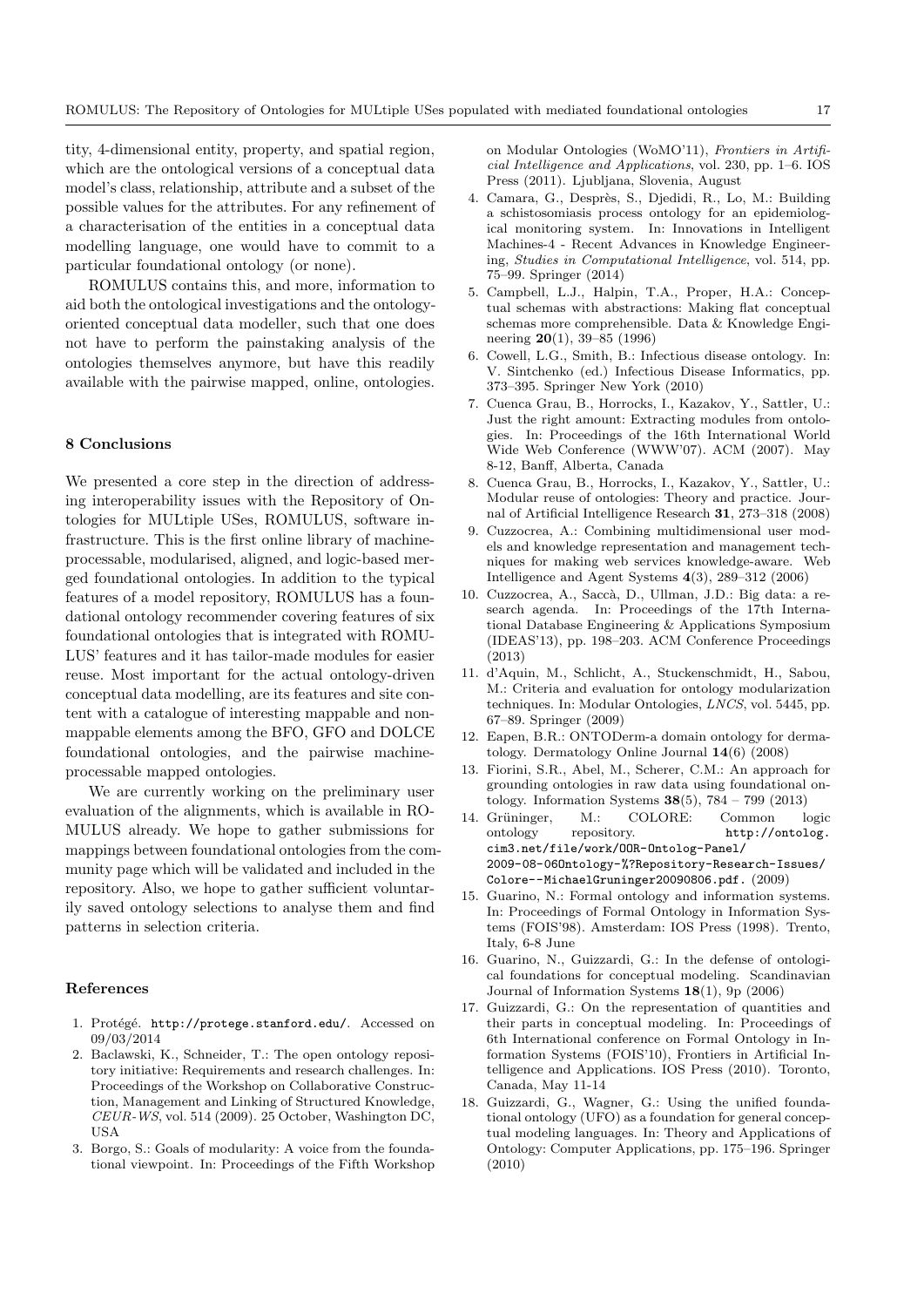- 19. Guizzardi, G., Wagner, G., de Almeida Falbo, R., Guizzardi, R.S.S., Almeida, J.P.A.: Towards ontological foundations for the conceptual modeling of events. In: 32nd International Conference on Conceptual Modeling (ER'13), LNCS, vol. 8217, pp. 327–341. Springer (2013). 11-13 November, 2013, Hong Kong
- 20. Hartmann, J., Sure, Y., Haase, P., Palma, R., del Carmen Suárez-Figueroa, M.: OMV - Ontology Metadata Vocabulary. In: Ontology Patterns for the Semantic Web (OPSW) (2005). Galway, Ireland, November
- 21. Herre, H.: General Formal Ontology (GFO): A foundational ontology for conceptual modelling. In: Theory and Applications of Ontology: Computer Applications, chap. 14, pp. 297–345. Springer, Heidelberg (2010)
- 22. Kalyanpur, A., Parsia, B., Sirin, E., Cuenca Grau, B., Hendler, J.A.: Swoop: A web ontology editing browser. Journal of Web Semantics 4(2), 144–153 (2006)
- 23. Kazakov, Y., Krötzsch, M., Simancik, F.: ELK reasoner: Architecture and evaluation. In: Proceedings of the 1st International Workshop on OWL Reasoner Evaluation (ORE'12), CEUR-WS, vol. 858 (2012). July 1st, Manchester, UK
- 24. Keet, C.M.: Enhancing comprehension of ontologies and conceptual models through abstractions. In: 10th Congress of the Italian Association for Artificial Intelligence (AI\*IA 2007), LNAI, vol. 4733, pp. 814–822. Springer Verlag (2007). Rome, September 10-13, 2007
- 25. Keet, C.M.: Ontology-driven formal conceptual data modeling for biological data analysis. In: Biological Knowledge Discovery Handbook: Preprocessing, Mining and Postprocessing of Biological Data, chap. 6, pp. 129– 154. Wiley (2013)
- 26. Keet, C.M., Artale, A.: Representing and reasoning over a taxonomy of part-whole relations. Applied Ontology – Special issue on Ontological Foundations for Conceptual Modeling 3(1-2), 91–110 (2008)
- 27. Keet, C.M., d'Amato, C., Khan, Z., Lawrynowicz, A.: Exploring reasoning with the DMOP ontology. In: 3rd Workshop on Ontology Reasoner Evaluation (ORE'14), CEUR Workshop Proceedings, pp. 64–70. CEUR-WS.org (2014). July 1, Vienna, Austria.
- 28. Keet, C.M., Fernández-Reyes, F.C., Morales-González, A.: Representing mereotopological relations in OWL ontologies with ontoparts. In: Proceedings of the 9th Extended Semantic Web Conference (ESWC'12), LNCS, vol. 7295, pp. 240–254. Springer (2012). 29-31 May , Heraklion, Crete, Greece
- 29. Keet, C.M., Fillottrani, P.R.: Toward an ontology-driven unifying metamodel for UML class diagrams, EER, and ORM2. In: 32nd International Conference on Conceptual Modeling (ER'13), LNCS, vol. 8217, pp. 313–326. Springer (2013). 11-13 November, 2013, Hong Kong
- 30. Khan, Z., Keet, C.M.: ONSET: Automated foundational ontology selection and explanation. In: 18th International Conference on Knowledge Engineering and Knowledge Management (EKAW'12), LNAI, vol. 7603, pp. 237–251. Springer (2012). Oct 8-12, Galway, Ireland
- 31. Khan, Z., Keet, C.M.: Addressing issues in foundational ontology mediation. In: 5th International Conference on Knowledge Engineering and Ontology Development (KEOD'13), pp. 5–16. SCITEPRESS (2013). Vilamoura, Portugal, 19-22 September
- 32. Khan, Z., Keet, C.M.: Toward semantic interoperability with aligned foundational ontologies in ROMULUS. In: Seventh International Conference on Knowledge Capture (K-CAP'13), p. a27 (poster&demo). ACM (2013). 23-26 June, Banff, Canada
- 33. Khan, Z., Keet, C.M.: Feasibility of automated foundational ontology interchangeability. In: 19th International Conference on Knowledge Engineering and Knowledge Management (EKAW'14), LNAI, vol. 8876, pp. 225–237. Springer (2014). 24-28 November 2014, Linköping, Sweden
- 34. Khan, Z.C., Keet, C.M.: Toward a framework for ontology modularity. In: Proceedings of the Annual Conference of the South African Institute of Computer Scientists and Information Technologists (SAICSIT'15), p. in print. ACM Conference Proceedings (2015). 28-30 September 2015, Stellenbosch, South Africa
- 35. Konev, B., Lutz, C., Walther, D., Wolter, F.: Semantic modularity and module extraction in description logics. In: Proceedings of 18th European Conference on Artificial Intelligence (ECAI'08), Frontiers in Artificial Intelligence and Applications, vol. 178, pp. 55–59. IOS Press (2008). Patras, Greece, July 21-25
- 36. Konev, B., Lutz, C., Walther, D., Wolter, F.: Formal properties of modularisation. In: Modular Ontologies, LNCS, vol. 5445, pp. 25–66. Springer (2009)
- 37. Lange, C., Mossakowski, T., Kutz, O., Galinski, C., Grüninger, M., Vale, D.C.: The distributed ontology language (DOL): Use cases, syntax, and extensibility. CoRR abs/1208.0293 (2012)
- 38. Loebe, F.: Requirements for logical modules. In: Proceedings of the Workshop on Modular Ontologies (WoMO'06), CEUR-WS, vol. 232 (2006). November 5, Athens, Georgia, USA
- 39. Martínez Ferrandis, A.M., Pastor López, O., Guizzardi, G.: Applying the principles of an ontology-based approach to a conceptual schema of human genome. In: 32nd International Conference on Conceptual Modeling (ER'13), LNCS, vol. 8217, pp. 471–478. Springer (2013). 11-13 November, Hong Kong
- 40. Masolo, C., Borgo, S., Gangemi, A., Guarino, N., Oltramari, A.: Ontology library. Wonder-Web Deliverable D18 (ver. 1.0, 31-12-2003). (2003). Http://wonderweb.semanticweb.org
- 41. Mizoguchi, R.: YAMATO: yet another more advanced top-level ontology. In: Proceedings of the Sixth Australasian Ontology Workshop, CRPIT, pp. 1–16 (2010). December 10, Adelaide, Australia
- 42. Mossakowski, T., Lange, C., Kutz, O.: Three semantics for the core of the Distributed Ontology Language. In: Proceedings of the 7th International Conference on Formal Ontology in Information Systems (FOIS'12), Frontiers in Artificial Intelligence and Applications. IOS Press (2012). 24-27 July, Graz, Austria
- 43. Niles, I., Pease, A.: Towards a standard upper ontology. In: Proceedings of the Second International Conference on Formal Ontology in Information Systems (FOIS'01). IOS Press (2001). Ogunquit, Maine, Oct. 17-19
- 44. Parent, C., Spaccaprieta, S.: An overview of modularity. In: Modular Ontologies, LNCS, vol. 5445, chap. 2, pp. 5–23. Springer (2009)
- 45. Seyed, A.P.: BFO/DOLCE primitive relation comparison. In: The 12th Annual Bio-Ontologies Meeting (2009). Stockholm, Sweden, 28 June 2009
- 46. Temal, L., Rosier, A., Dameron, O., Burgun, A.: Mapping BFO and DOLCE. Studies in Health Technology and Informatics 160(Pt 2), 1065–9 (2010)
- 47. Thomas, H., Brennan, R., O'Sullivan, D.: Using the OM2R meta-data model for ontology mapping reuse for the ontology alignment challenge - a case study. In: Proceedings of the 7th International Workshop on Ontology